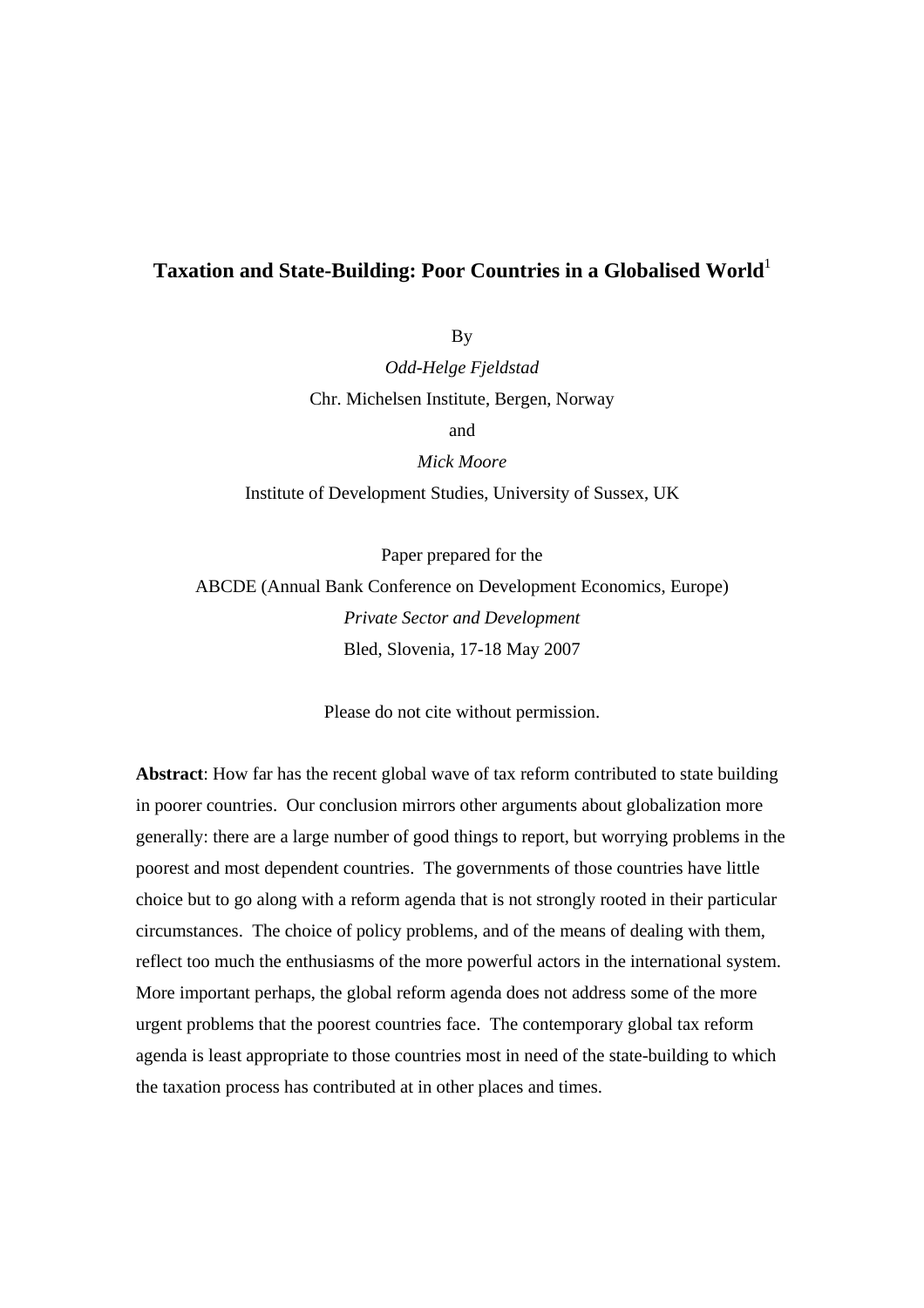## **1. Introduction**

Some institutions do not transfer easily and effectively from one environment to another. Some do. Public finance institutions are mostly in the latter category: governments generously borrow ideas and institutional technologies from one another. While social welfare systems differ widely from one country to the next, national tax systems, like central banks, seem more like members of a global family. Their family resemblances have become stronger over the past two or three decades. Most governments have participated in a genuinely global process of tax reform, affecting rich and poor countries alike. Participation has required them first to change attitudes to the tax system. It should no longer be seen as an instrument to be employed in an active way to achieve a wide variety of socio-economic policy goals through fine-tuned interventions. In developing countries in particular, governments have been urged to desist from using taxation to try to mobilise savings or to transfer resources from agriculture to nonagriculture; to rely less for revenue on easily-taxable imports and exports; and to place less emphasis on using high marginal tax rates in the effort to reduce income and wealth inequality (Bird and Zolt, 2003; De Mooij and Ederveen, 2003; Goode, 1993; Stewart, 2002; Tait, 1990; V. Tanzi, 2000; Tanzi and Zee, 2000; Thirsk, 1993). The overall message is that, if used too eagerly and frequently, taxation becomes a blunt, ineffective or perverse policy instrument. Governments should concentrate on establishing simple, predictable, neutral tax systems that will not discourage private enterprise and minimise interference with market signals. Most governments have followed this advice to some extent. We can usefully talk of a global reform program. In addition to the general shift away from actively using the tax system to pursue other socio-economic goals, this global reform program has three main substantive elements: (i) the introduction of broad based consumption taxes (VAT), (ii) simplified tax design, and (iii) improved tax administration.<sup>2</sup>

(i) Value-added taxes (VAT) have emerged rapidly to become one of the main modes of revenue raising worldwide. First introduced in France in 1948, and in Brazil in 1967, VAT is now in place in more than 130 countries. During the 1990s, the number of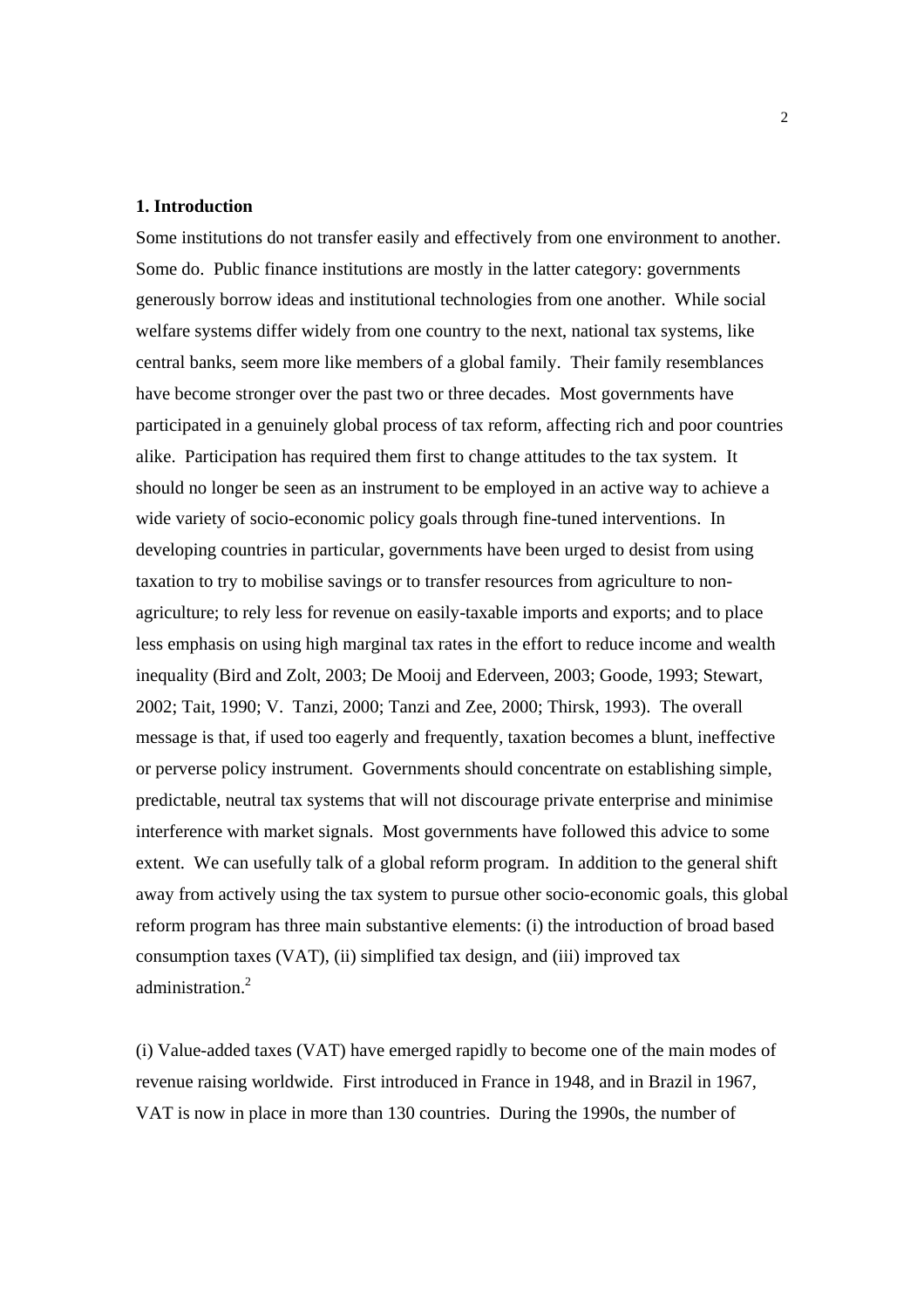African countries levying a VAT increased from 2 to 30. Although it has not been introduced in the United States, VAT accounts for around a quarter of the world's tax revenue (Ebrill, et al., 2002). In richer nations, it has in part replaced other sales and consumption taxes. Because it is such an efficient means of sucking in revenue from economies with good written or electronic records of economic transactions, VAT has facilitated trade liberalisation, by replacing import and export taxes, and also contributed powerfully to the steady increases in governments' shares of rising national incomes. In poorer nations, where governments have traditionally been especially dependent for revenue on trade taxes, the promotion of VAT has been even more closely tied to trade liberalisation.<sup>3</sup>

(ii) There has been a strong emphasis on 'simplification': on trying to make taxes clearer, more transparent, more predictable, easier and cheaper to administer and less vulnerable to extortion and corruption. In practice, simplification means reducing a lot of things: the discretion of tax administrators or politicians to decide on tax liabilities for particular companies, types of investment projects or category of imports; the number of different taxes; the number of schedules or rates for each type of tax; tax exemptions; the extent of progressivity of tax rates; high marginal tax rates; and the number of procedures required to assess and collect taxes and adjudicate disputes.<sup>4</sup>

(iii) There has been a related emphasis on reforming tax administration, often under the slogan of 'tax administration is tax policy'. The content of administrative reform in specific countries has depended a great deal on what was already in place (Bird, et al., 2004; Owens and Hamilton, 2004). Some of the more widespread components are: exploiting the potential of new information and communication technologies; moving from a system organised around different taxes to one organised around localities and/or industries, so that individual taxpayers have to deal with fewer tax officers; introducing unique identification numbers for each individual taxpaying unit; establishing different offices and procedures for different categories of taxpayer, typically starting with the creation of a Large Taxpayer Unit focusing on big companies; trying to make the collection process more 'user-friendly'; in Latin America in particular, using commercial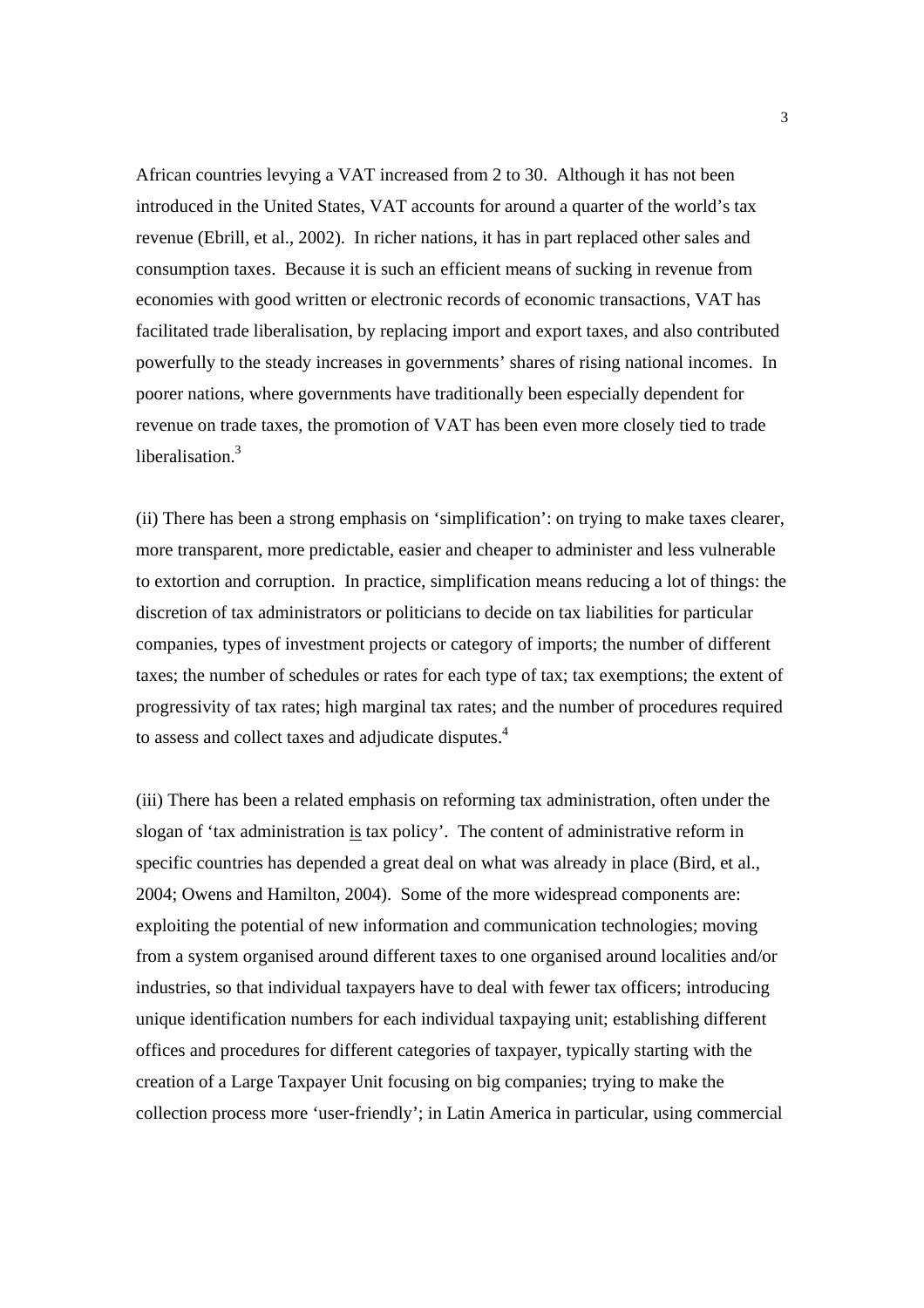banks as collection agents; using audit units more selectively and strategically to check on the performance of the primary tax collectors; and, as we discuss in more detail below, giving tax collection agencies the status of semi-autonomous revenue authorities. The logics of simplification and of improving tax administration are closely linked, through the argument that tax agencies will be more effective if their tasks are made more simple, stable and predictable.

Our purpose in this paper is to assess how far this global wave of tax reform has contributed to state building. Our summary conclusion mirrors other arguments about globalization more generally: there are a large number of good things to report, but worrying problems in the poorest and most dependent countries. The governments of those countries have little choice but to go along with a reform agenda that is not strongly rooted in their particular circumstances. The choice of policy problems, and of the means of dealing with them, reflect too much the enthusiasms of the more powerful actors in the international system. More important perhaps, the global reform agenda does not address some of the more urgent problems that the poorest countries face. The contemporary global tax reform agenda is least appropriate to those countries most in need of the statebuilding to which the taxation process has contributed at other places and times. We develop that argument in Section 3, after first exploring how this global reform agenda has been shaped.

## **2. The Global Drivers of Tax Reform**

There is little doubt about the identity of the No.1 driver of the global tax reform agenda: the International Monetary Fund (IMF). Whether or not policymakers from developing countries go to the IMF for advice about tax, the IMF comes to them, in a rather authoritative way. Actual decisions about substantive tax reform are especially likely to be made at moments of economic stress or crisis. These are exactly the occasions when IMF teams are likely to be in town and able to exercise influence. James Mahon (2005) has demonstrated a strong statistical connection between the incidence of tax reform and the existence of explicit IMF performance conditions in Latin America from 1977 to 1995. But crisis and pressure are not the only or even the main channels through which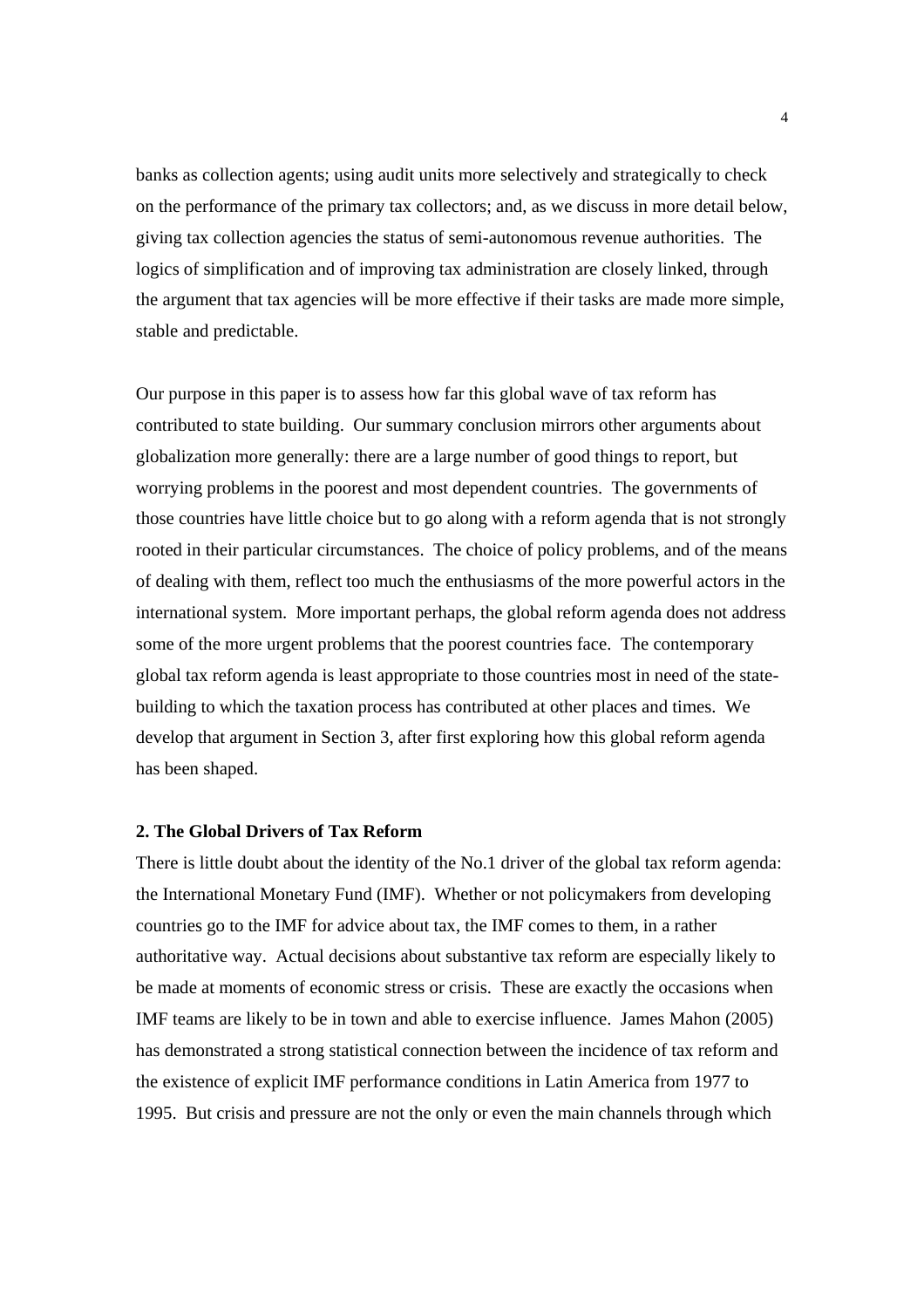the IMF exercises its influence. Public finances and monetary policy are its mandate. It has been a major source of expertise, ideas and publications on tax reform for poor countries for several decades. A high proportion of the professional literature on the topic emanates from the IMF, with the World Bank, the Organisation for Economic Cooperation and Development (OECD) and the World Trade Organisation (WTO) playing complementary but smaller roles.<sup>5</sup>

This is enough information to generate a strong hypothesis: that the global tax reform agenda has been set by the international financial institutions – the IMF, the World Bank, regional development banks, aid agencies and the like – in pursuit of the same kinds of objectives that they have putatively been advancing worldwide by other means, notably the neo-liberal agenda of strengthening markets and weakening states, trades unions, popular political movements and other loci of organised political power. There is sufficient supportive evidence that we cannot dismiss the hypothesis out of hand. Look again at the main components of the global tax reform agenda. The replacement of trade taxes by VAT has resulted in significant losses of revenue for the governments of the poorest countries (Baunsgaard and Keen, 2005). The most prominent single reform in tax administration – the creation of semi-autonomous revenue authorities independent of finance ministries and manned by highly paid professionals, often recruited from the private sector – looks like an attempt to curb state power, and is perhaps a step on the road toward the privatisation of tax collection?

It is, however, hard to sustain the argument that the global tax reform agenda constitutes a significant neo-liberal project to weaken the state. One piece of counter evidence is that there have been few serious attempts to outsource or privatise the tax assessment and collection processes.<sup>6</sup> The granting of a degree of managerial and strategic autonomy to tax administrations by creating semi-autonomous revenue authorities is in line with standard public sector reform practices in many countries; there is no reason, in logic, experience or intention, to see it as a prelude to privatisation. A second, more powerful, piece of counter-evidence is that the IMF and other international financial institutions often actively encourage governments of poor countries to increase their tax revenues.<sup>7</sup>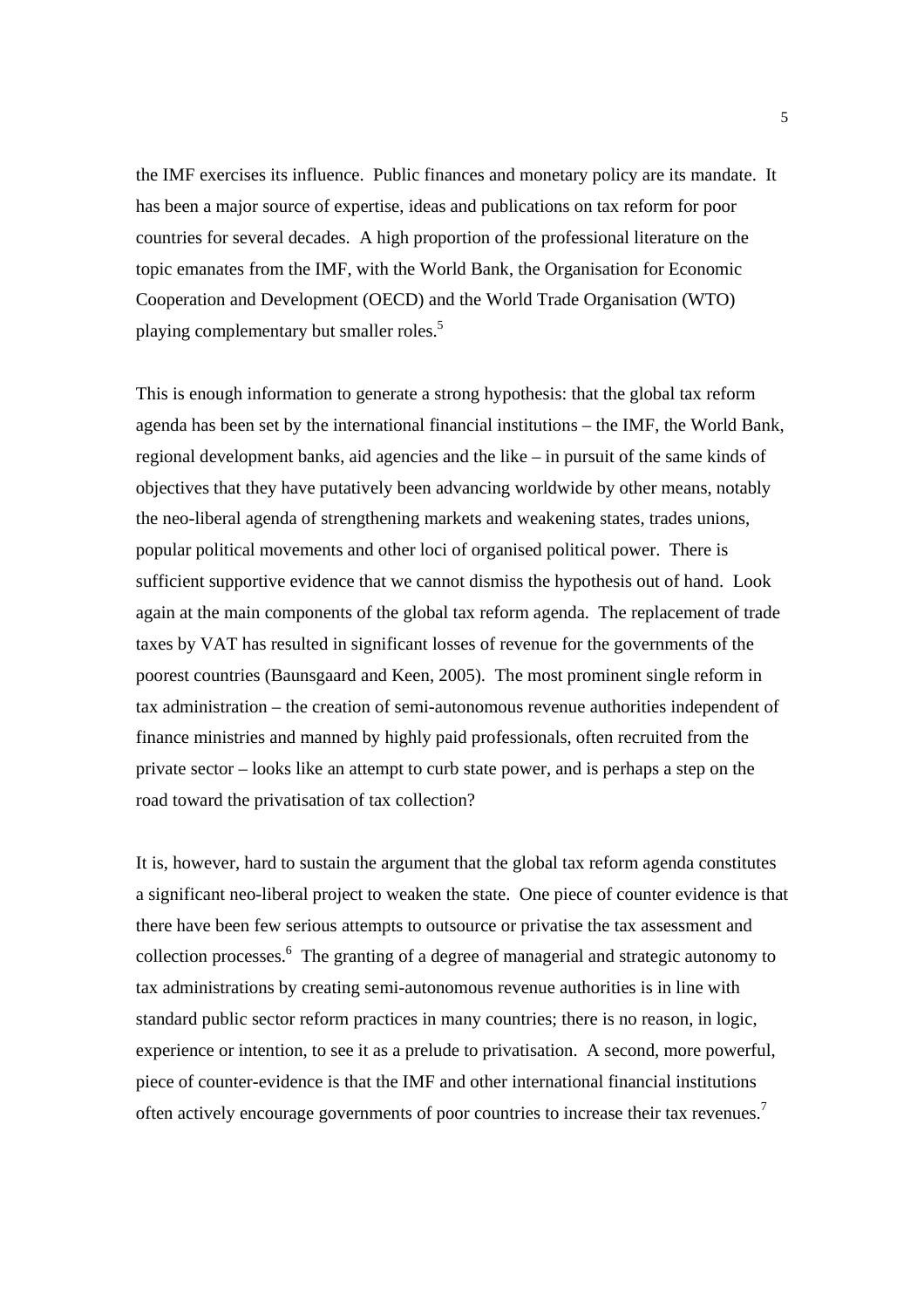As we mention later in this paper, IMF pressure to raise revenues sometimes appears excessive. That is quite consistent with the role of the IMF in the global financial system. It has a strong mandate to ensure that governments can raise sufficient revenue, in a reliable and sustainable fashion, to continue to pay interest on their loans, repay their debts, and borrow again. From the fiscal perspective at least, the IMF prefers strong rather than weak states (Mahon, 2005: 25).

To understand the global character of the tax reform agenda, we need to look more closely at the sociology of organisations, knowledge and the diffusion of institutional innovations. James Mahon makes the point in a nutshell: "…. tax officials in the western hemisphere (and especially those from Latin America) constitute an increasingly distinct social network and epistemic community, perhaps best exemplified by the activities of CIAT (Centro Interamericano de Administraciones Tributarias), founded in 1967 and based in Panama" (Mahon, 2005: 24-5). The processes to which Mahon points appear to be especially intense in Latin America, but are increasingly evident elsewhere in the world. Tax administration and law are highly specialised subjects. Tax professionals naturally talk to one another when they can. The same technological changes and political and economic processes that have supported globalisation generally in recent decades have strengthened international professional networks and institutions in the tax business. In 2001, CIAT joined a number of other regional professional groups to create a global professional forum, CIOTA (the Committee of International Organizations of Tax Administrations).<sup>8</sup> The World Customs Organization, an intergovernmental organisation founded in 1952 and currently claiming 169 members, is also an important global forum for tax professionals. Taxpayers too have begun to organise at the global  $level.<sup>9</sup>$ 

The political and intellectual impetus behind global tax reform does not come only from international organisations like the IMF. There is also an increasingly-organised epistemic community of tax professionals, which includes employees of national tax administrations and of international organisations like the IMF, and economists, accountants and lawyers specialising in taxation in academia and in consultancy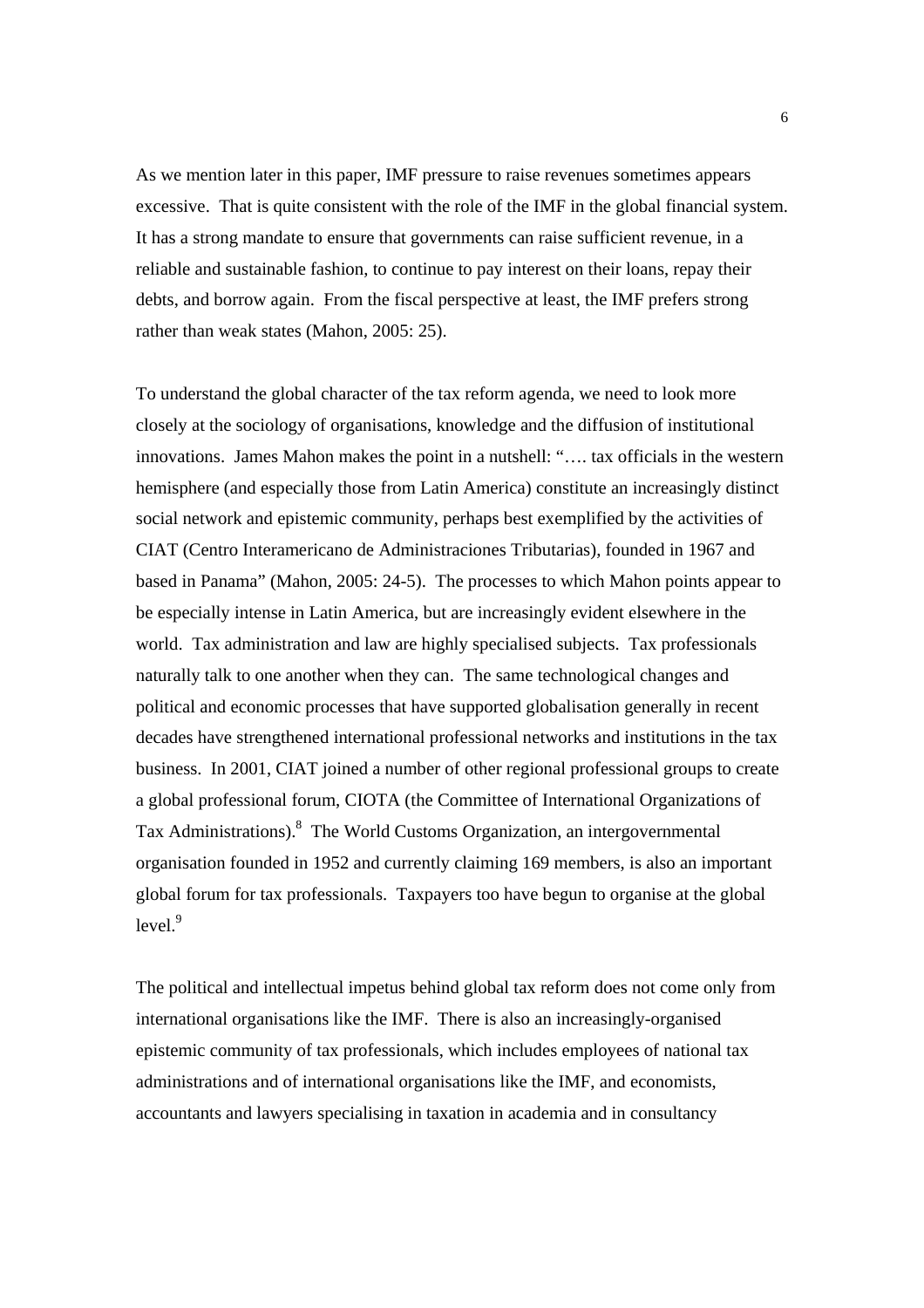organisations including, increasingly, the big transnational consultancy companies. The coherence and simplicity of the global reform agenda seems to result from a strategic selection process. A group of actors who have little direct political power but a claim to highly specialist expertise are better able to exercise influence if they are united around a policy agenda that is comprehensible, coherent and convincing to those who do hold political power.<sup>10</sup> In this case, the process of strategic selection has been successful in effecting real policy change. There is strong contrast between the contentiousness, especially in Latin America, of the overall neo-liberal (or 'Washington Consensus') economic reform agenda and the fact that the tax policy components have been widely adopted with little protest or overt debate.<sup>11</sup> Given a relatively united front between the tax professionals, the IMF and other international financial institutions and the tax economists, much tax reform passes as necessary modernisation of an essentially technical character.

Is there actually a united front? Not entirely. In particular, there is some disjuncture between actual tax reform practices and some of the nominal policy implications of the set of new, big theoretical ideas about tax that have animated most academic economists' discussions of the topic in the two recent decades: 'optimal tax policy'. The core ideas behind optimal tax policy are that all taxation distorts market incentives, and that tax policy and reform should be significantly or largely driven by the search for systems that minimise these distortions through treating similarly placed economic actors in similar ways (Ahmad and Stern, 1991; Slemrod, 1990; Stern, 1987). Optimal tax policy is highly congruent with the emphasis on reducing the heavy revenue burden borne in many poor countries by trade taxes. However, most potential practical applications of the principles of optimal tax policy require a level of detailed information and calculation about the behaviour, actual and prospective, of different categories of taxpayers that is inconsistent with a practical emphasis on administrative simplicity. While the research publications of the IMF might suggest that notions of optimal taxation drive its approach to revenue issues, its operational advice is much more pragmatic.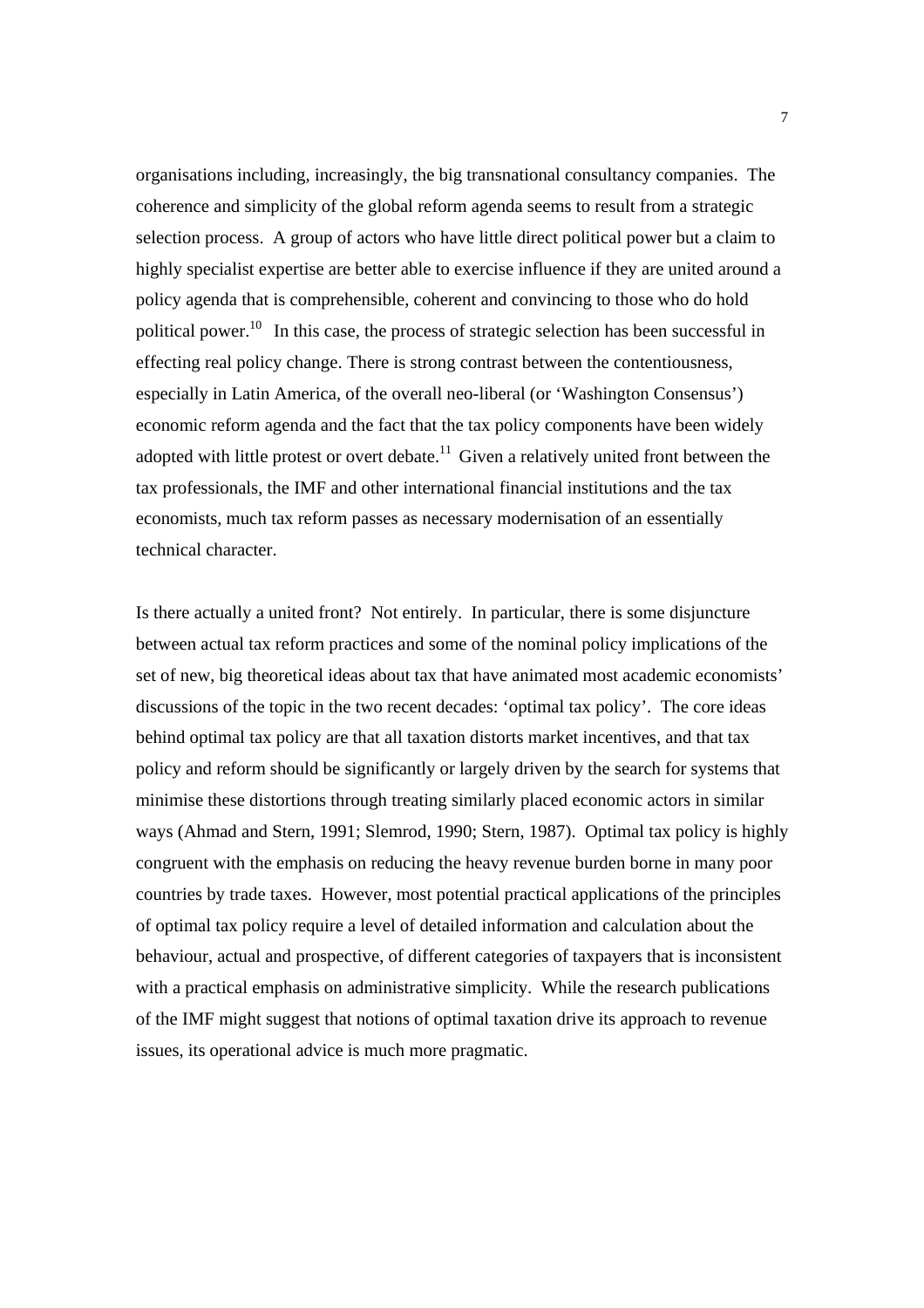Because the global tax reform agenda reflects a degree of compromise, some contradictions are organised into it. That concerns us less than the fact that a substantial number of issues – those more or less specific to the poorest and least influential countries – are to a large extent organised out of it. We would not argue that the global reform agenda is intrinsically wrong for the poorest developing countries. But it is certainly not entirely appropriate. We can best make this point by examining the various ways in which tax reform might contribute to state building.

#### **3. The Potential Contributions of Tax Reform to State Building**

Let us define state building broadly as increasing the capacity of governments to interact constructively with societal interests, to obtain support and resources from those interests, and to pursue consistent lines of action. Tax reform might contribute to state building through four main channels: through (1) providing revenue; (2) shifting toward more appropriate revenue sources; (3) creating more effective tax administrations; and (4) encouraging constructive state-society engagement around taxes. We examine separately the impact of the global tax reform agenda on each of these potential channels for state building.

# *3.1 Providing adequate revenue*

Except in times of war and crisis, government revenues tend to be very sticky: they change little from one year to another.<sup>12</sup> They tend in the longer term to increase as incomes increase. Currently, the average 'tax take' in high income countries, at around 37% of GDP, is more than twice the figure for low income countries – 14%. Taking all countries for which there are reliable data, the average 'tax take' changed little between 1975 and 2000. The differences between the trends for high, middle and low income country groups are however significant. The 'tax take' increased steadily in the high income group, declined very slightly in the middle income group, and declined more markedly in the low income group (Baunsgaard and Keen, 2005 :7). Why?

Poorer countries historically have depended heavily on taxes on imports and exports ('trade taxes'). In poorer and more agrarian environments where effective 'tax handles'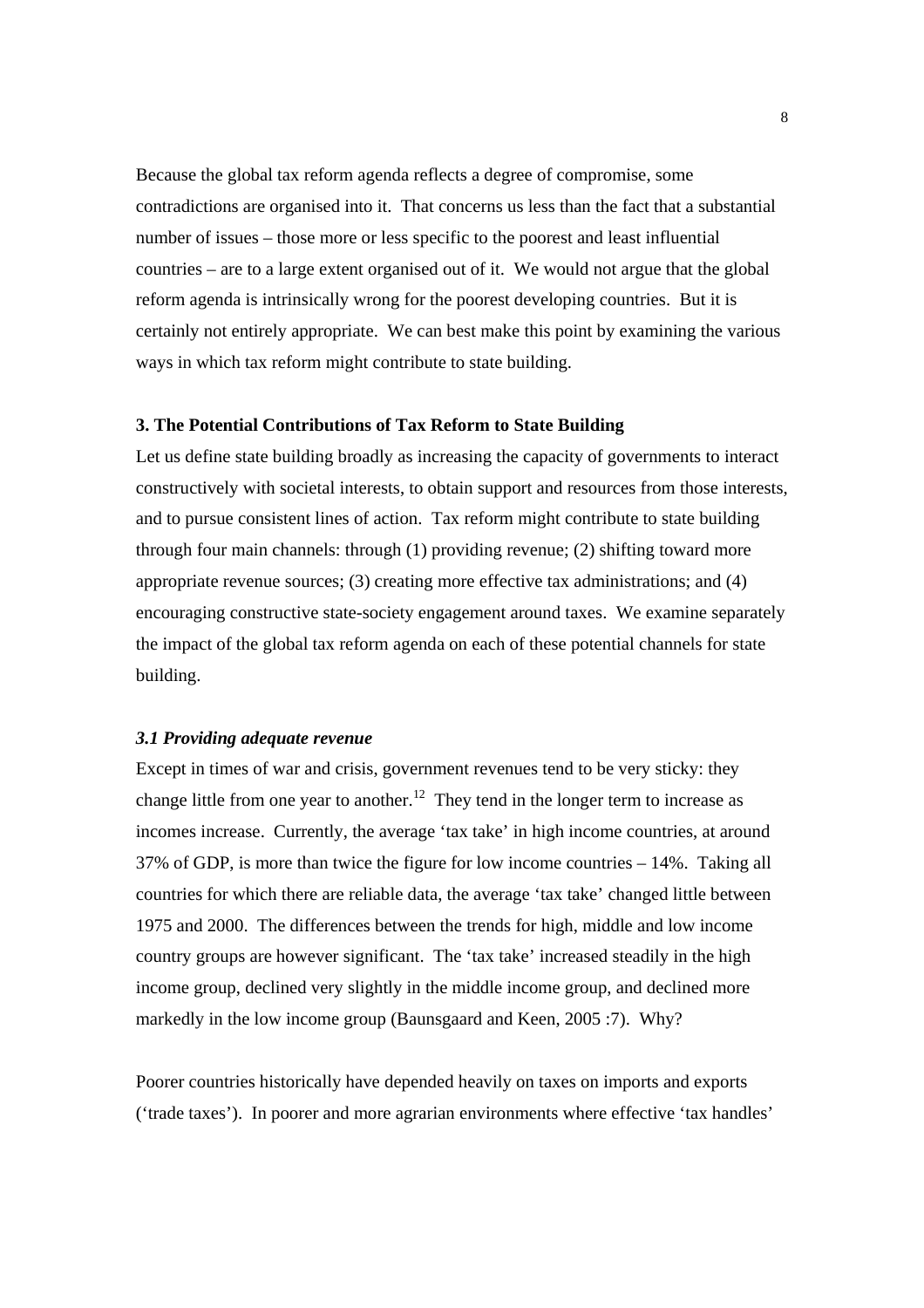are relatively scarce, governments find it easier to raise revenue by concentrating their tax collectors on customs posts at their borders. Because so many developing countries have fitted into the global division of labour as exporters of primary products, international trade has been the obvious place for their governments to gather revenue. In 1975, trade taxes were a very minor source of government revenue in high income countries, but were significant in both middle and low income countries. An important component of the global tax reform program, backed by economists' denunciations of this tax bias against international trade, was the reduction of trade taxes and an increasing emphasis on broad based consumption taxes such as the VAT. Total trade tax revenue to governments of low income countries began to decline in the mid 1980s. Baunsgaard and Keen (2005) estimate that, by 2000, governments of middle income countries had found other means to replace about 45-60% of the trade revenues they had foregone, while for low income countries the figure was at best around 30%. And the presence of a VAT seemed not to have helped at all.

We can conclude that, in respect of total government revenues, the global tax reform agenda has failed the poorer countries. It has not lived up to the promise of delivering the revenues that they undoubtedly need through replacing trade taxes with VAT and by broadening the income tax base while lowering the rates. Why they have failed is less clear. The most direct explanation is that, in many poorer countries, VAT is harder to collect – unless it is collected at the border like a trade tax. Governments that face civil conflict and a variety of other challenges to their authority in general do not have the organisational capacity to make a successful transition to a more demanding revenue source. Moreover, the VAT base is often undermined by extensive exemptions and zerorating.<sup>13</sup> The effectiveness of VAT depends in large part on good bookkeeping and reliable self-assessment. Specialists have long been warning that it would not work well in countries where these conditions are not in place. Even within rich countries, VAT provides great opportunities for fraud and corruption. VAT is not the wrong tax for poorer countries, but it has probably been extended too widely and too fast.

#### *3.2 Shifting toward more appropriate revenue sources*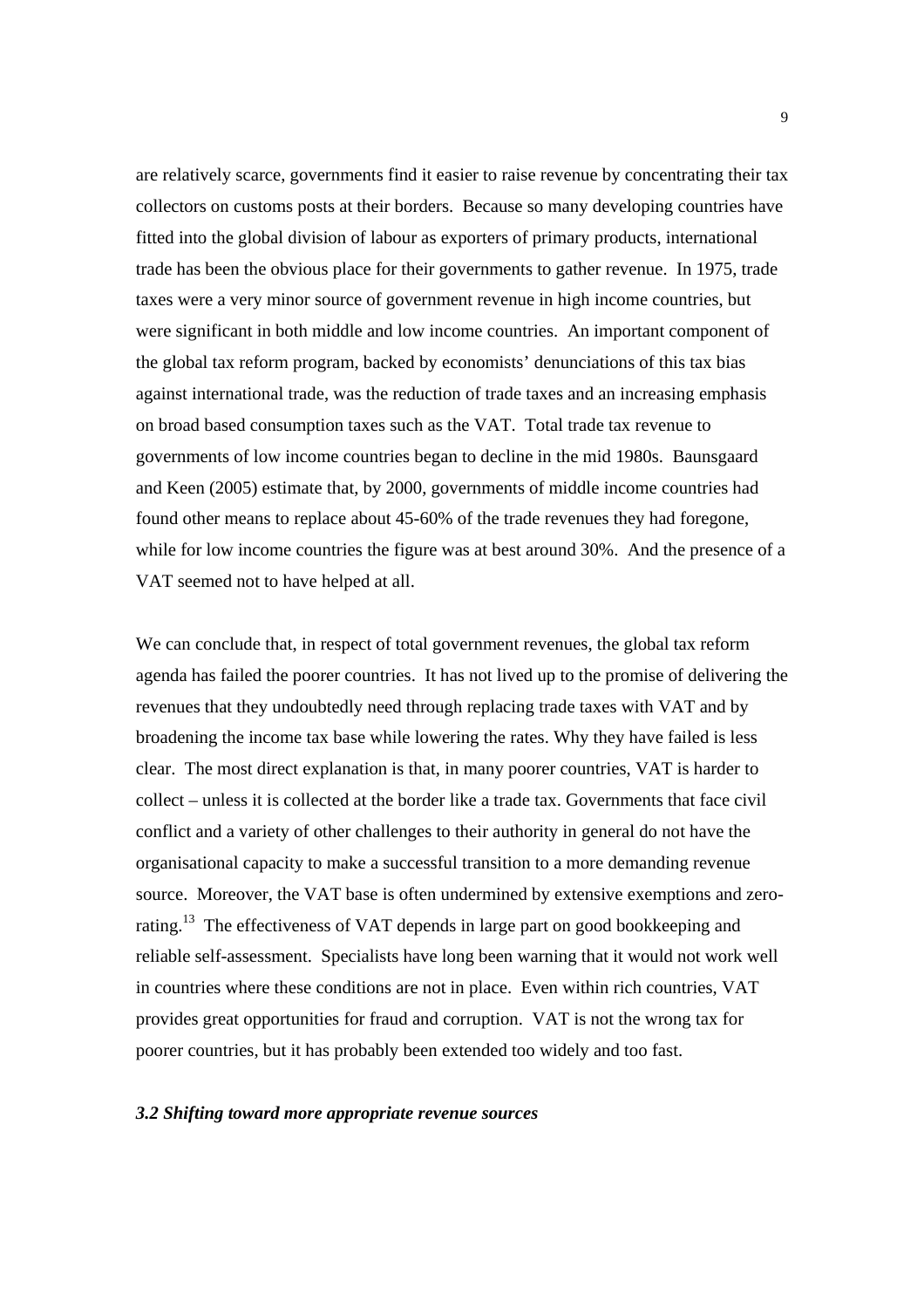Leaving aside the impact on overall revenue levels, does the global tax reform agenda represent a shift of the tax burden toward more appropriate revenue sources? Predictably, the bulk of the discussion has focused on the ways in which the reforms might have affected income distribution and economic incentives. Reductions in the degree of progressivity of income tax rates should favour the rich, and a shift toward any consumption taxes, like VAT, will tend to bear relatively heavily on the poor. Conversely, the proponents of the reforms tend to argue that simplified systems are more efficient at raising money from those who should pay, and therefore tend to reduce inequality (Bird, 1992; Khalilzadeh-Shirazi and Shah, 1991; Tanzi and Zee, 2000; Thirsk, 1993). Having reviewed the evidence recently, Gemmell and Morrissey (2005) find no clear patterns, and conclude that there is no evidence that the tax burden has in general been shifted toward the poor.

The distributional impact of those tax reforms that have been introduced is a significant, unresolved issue. We focus here on those taxes and policy measures that are or could be especially important to poor countries, but do not feature on the global tax reform agenda, either because the poorest countries had little influence on constructing it or because the actors and situations that most influenced it – taxation professionals, the international financial institutions, transnational consultancy firms, and debates about tax policy in richer countries – gave priority to other concerns. There are three such issues: the informal sector, urban property taxes, and tax exemptions for aid funds.

(i) *Taxing the informal sector.* In many poor countries, economic activity is increasingly located within the informal sector. That sector is hard to tax. Tax administrations tend to give it little priority, because, in cash terms, returns to effort may be low. Their employees will avoid it if they can, because it is certainly unrewarding in terms of income supplementation, and likely to be unpleasant, difficult, or even dangerous. Yet, as Joshi and Ayee (forthcoming) explain, there are good public policy reasons for paying more attention to taxing informal urban economic activity, both in terms of governance concerns about the spread of the tax net and in order to explore alternative ways of building the capacity to tax the sector more effectively in the long term. Joshi and Ayee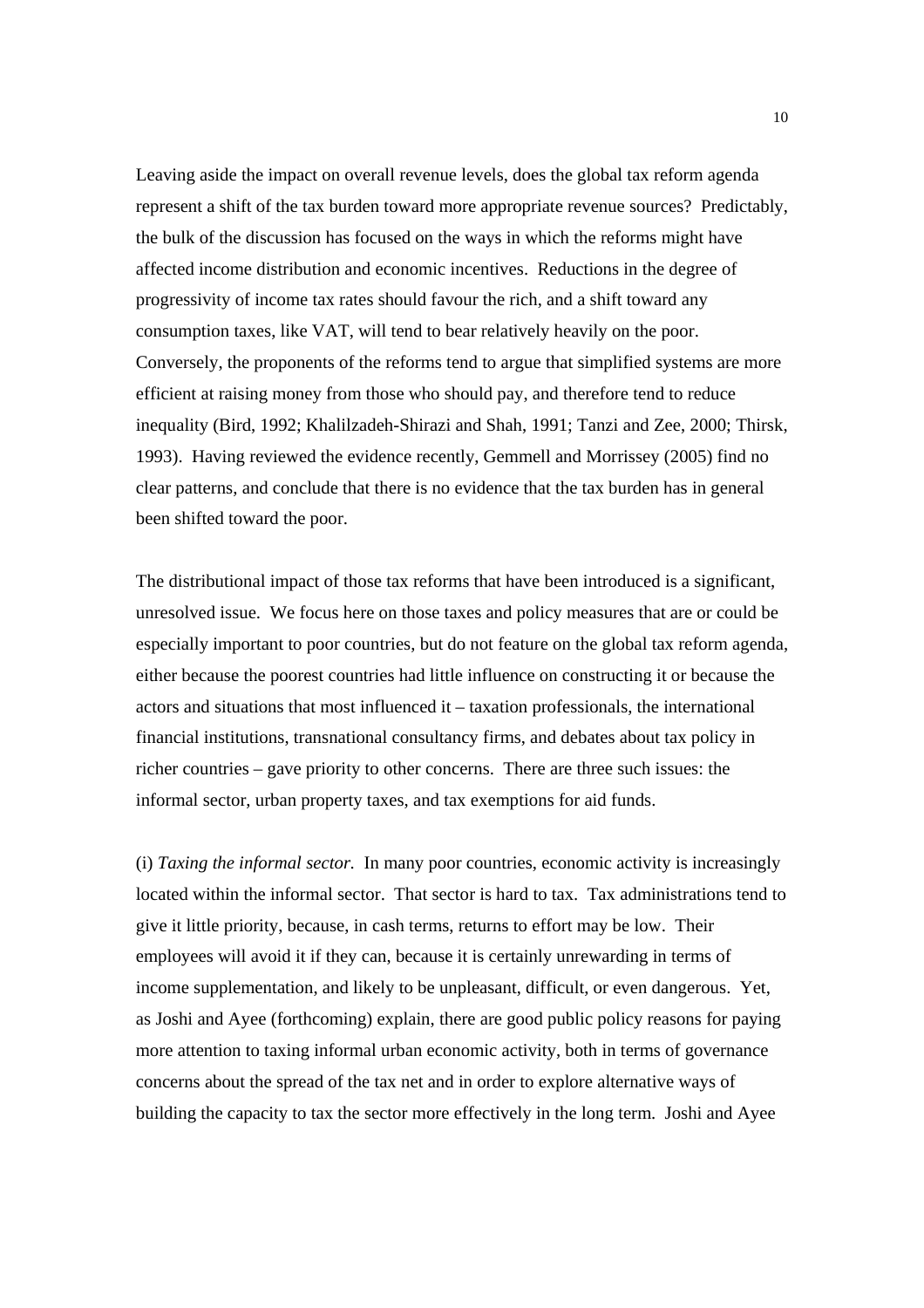explore unorthodox tax collection mechanisms that, at least initially, do not require existing tax collectors to engage closely with informal sector operators. Finding better ways of taxing the informal sector is in practice not on the global tax reform agenda. There are frequent mentions of the need to 'broaden the tax base', but this seems to refer more to reducing exemptions and closing loopholes than to any notion that the informal sector needs to be tackled as a generic issue. Implicitly, it is hoped that the informal sector will be brought into the tax net through the gradual expansion of the scope of VAT, which has a very 'thin' coverage in many poorer countries (Bird and Wallace, 2003; Terpker, 2003).

(ii) *Taxing urban property.* The governments of most developing countries should be actively concerned with improving their urban property taxation systems and using them as a means to raise more revenue.<sup>14</sup> There are three reasons for this. One is that property incomes and property wealth are significantly under-taxed, and thus an important source of inequity. The second is that property taxation is one of few potential sources of significant income for many of the municipal and metropolitan authorities to whom central governments have devolved increased responsibilities without commensurate increases in fiscal transfers (Bird and Slack, 2002; Dillinger, 1992; Mikesell, 2003). The third is that the digital data bases that provide the core of modern property registers create strong synergies between urban property taxation and urban planning. From a logistical perspective, taxing urban property is much easier now than in the past. Yet, property taxation does not feature significantly in the global tax reform agenda, or in the various tax policy guidelines emanating from the IMF. Although some of the operational staff of international development institutions have shown more interest in this issue recently in the context of the need to finance decentralised urban administrations, there has been little practical progress. Why so little concern with this issue? There are three plausible explanations; each probably plays some role. One is that property taxation is the domain of sub-national governments, and the IMF in particular, with its strong mandate to deal with macro-economic issues, relates almost exclusively to central governments. The global tax reform agenda applies almost exclusively to central government revenues. Second, the establishment of effective property tax systems is a long term enterprise that

11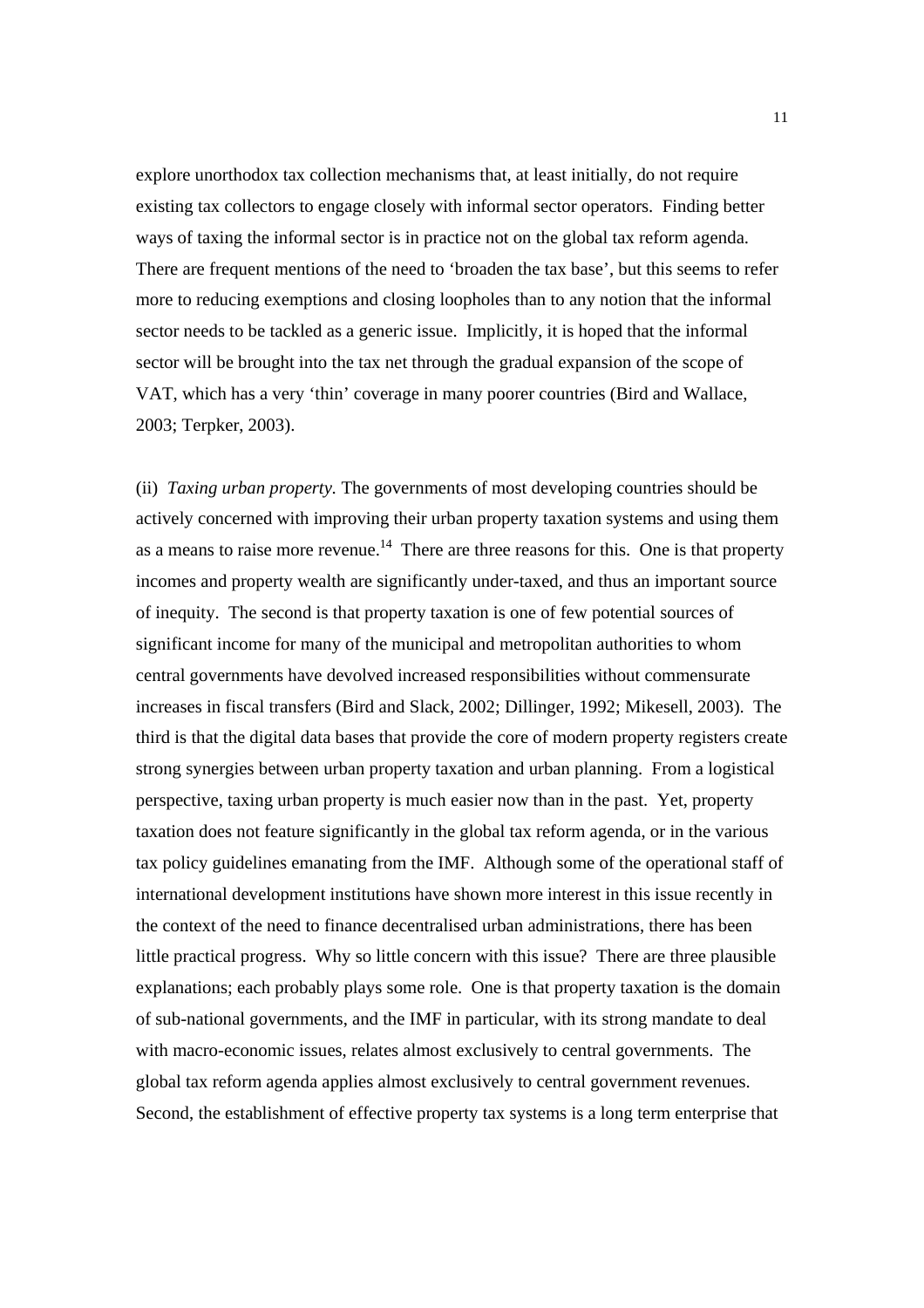requires considerable early investments.<sup>15</sup> This has been much less attractive a focus than the introduction of VAT, that generates more revenue in relation to effort in the medium term. The third is that the content of the global tax reform agenda is directly influenced by the recent experiences and practices of the OECD countries, especially the Anglophone OECD countries. Property taxes have historically been more important in the US and the UK than in most OECD countries. But they have in recent decades been increasingly unpopular with wealthy and articulate taxpayers, and have diminished in importance (Heady, 2002). According to Richard Bird, possibly Latin America's most distinguished expert on public finance, this hostility has spilled over into the development policies of the rich countries:

"Consider, for instance, the sad story of property taxation in North America. Once seen as the bulwark of local democracy and accountability, this tax has, over time, come to be considered by the public at large as regressive and unfair, thus fostering elite interests in lowering the tax burden on an asset base they disproportionately control. The spillover of the anti-property tax rhetoric into even more unequal societies to the south has made it even more difficult to institute …. even the lowrate effective property taxes needed to finance local governments (Bird, 2003: 44).

(iii) *Tax exemptions for aid funds.* One of the more murky aspects of the development aid business that has effectively been kept off public development policy agendas, including the global tax reform agenda, is the fact that aid agencies successfully demand substantial tax exemptions in the countries they assist: exemptions from customs duties for imports earmarked for aid projects or the in-country use of aid agency staff; exemptions from income taxes for expatriates employed by aid donors; and exemptions from VAT and a range of taxes for foreign companies, like construction companies, employed in-country by aid donors. This is not principally an issue about the amount of income coming to the recipient government: since most aid goes to governments, they will receive the money either as aid or as taxes – provided the exemption system is not exploited and used as a cover for fraudulent tax exemptions for non-aid activities.<sup>16</sup> However, it seems likely that in some cases it is abused in this way. It matters more that this practice sets a bad example: it encourages other people also to demand tax exemptions. We know, although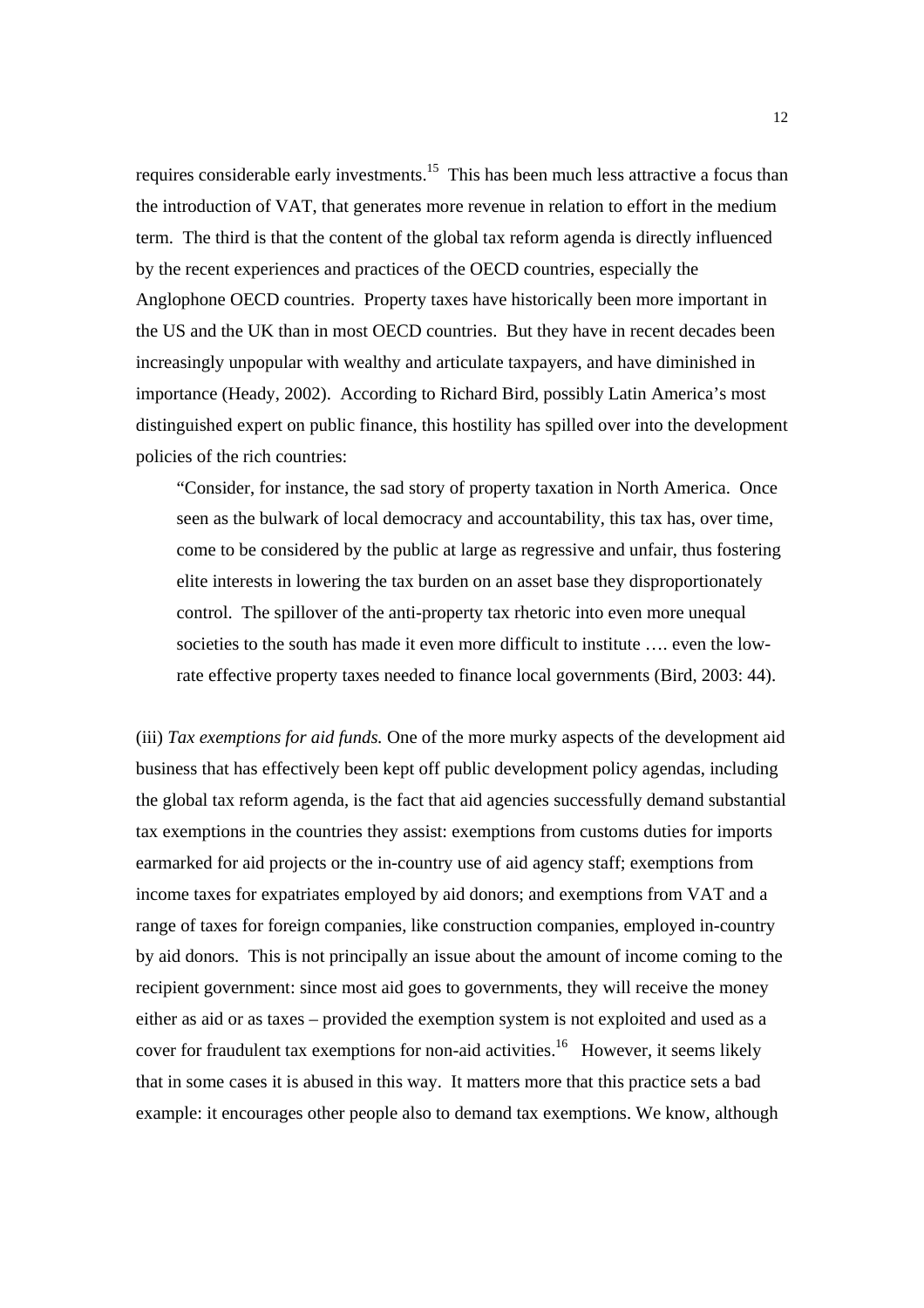we lack good data, that many of the successes of the global tax reform agenda in simplifying tax systems and abolishing exemptions are continually being undermined by the granting of fresh exemptions by politicians. The exemptions for aid inflows are implicated in that, at least indirectly. Equally, the collective decision by aid donors to provide money to recipient governments as grants or loans when they could choose to allow it to be transferred as tax revenue represents a missed opportunity to encourage recipient governments to strengthen their tax systems and wean themselves off aid more quickly. However, aid agencies appear to prefer to maximise their own budgets and to avoid parliamentary questions at home about why some of 'our' aid intended to help poor people is going in taxes to (undeserving) governments.<sup>17</sup>

#### *3.3 Creating more effective tax administrations*

# (i) *Nuts-and-bolts organisational reform*

The notion of 'improving tax administration' is so open and ill-defined that it may be difficult to imagine how it could have become one of the pillars of the global tax reform agenda. That openness may be part of its attraction. It is nevertheless not empty rhetoric. Over the last two decades, there has been a real interest in tax administration among tax professionals worldwide, and considerable actual reform. This is probably in part because of the simultaneous spread of digital information and communication technologies which, in tax administration as much as in other organisational arenas, have made possible a range of new ways of organising and working. Some of the more significant changes facilitated by digitalisation include:

(a) introducing unique identification numbers for each individual taxpaying unit; (b) moving from a system organised around different taxes to one organised around localities and/or industries, such that individual tax payers have to deal with fewer tax officers;

(c) establishing separate offices and procedures for different categories of taxpayer, typically starting with the creation of Large Taxpayer Units focusing on big companies; and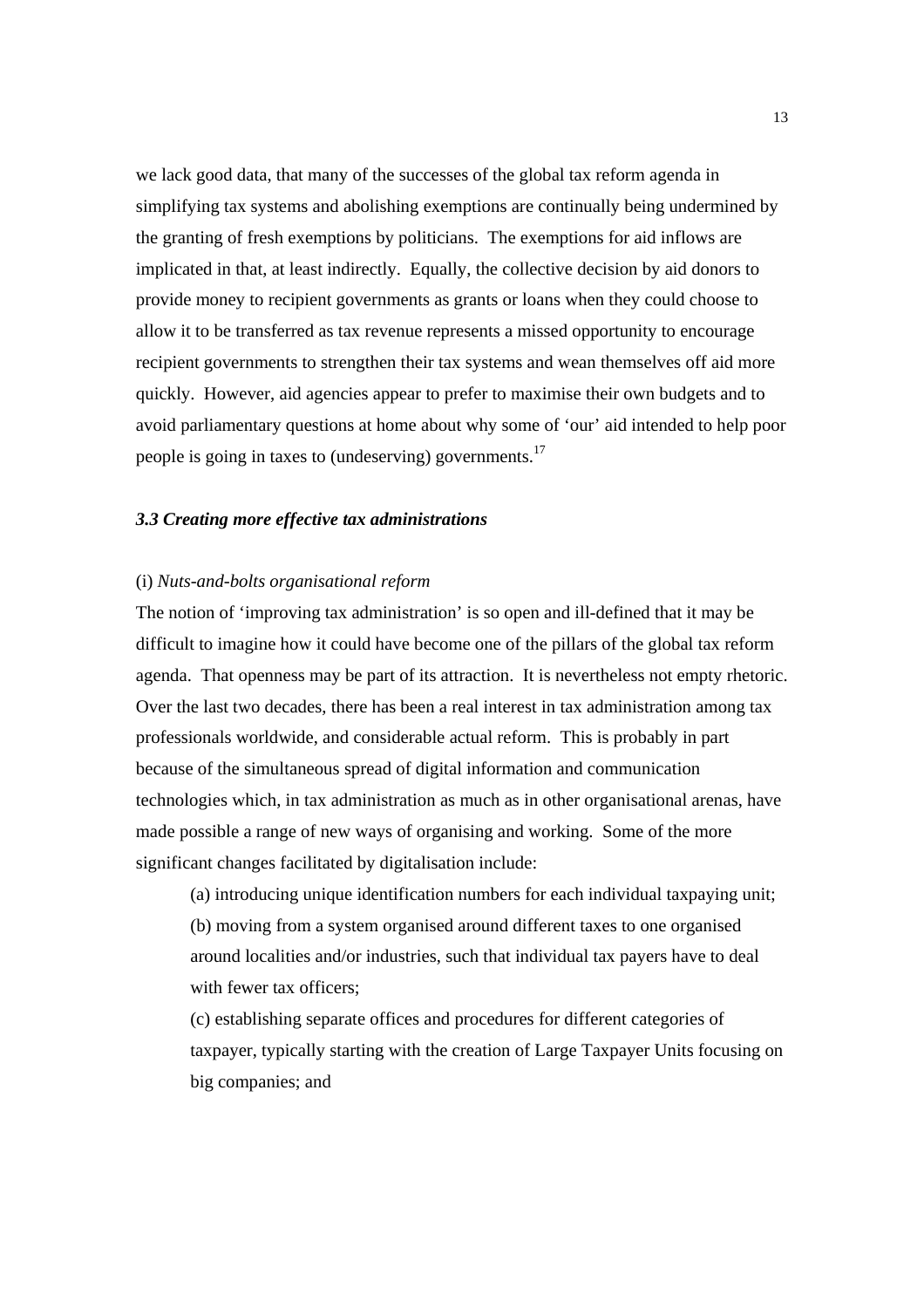(d) beginning to physically separate 'back office' functions of assessing tax liabilities and auditing and cross-checking records from 'front office' functions of actually collecting money, to reduce the scope for direct extortion and bribery.<sup>18</sup>

In addition, there has been a very substantial shift in the attitudes of tax administrations toward taxpayers. Stimulated in part by research about factors affecting tax compliance conducted first in the US (see Slemrod, 1992) and later in other OECD countries, including Australia (see Braithwaite, 2003), 'customer service' and 'user friendliness' have become the norm. National tax administrations have been eagerly emulating one another in opening customer-friendly 'one-stop shops', simplifying procedures, making possible on-line filing of returns, providing extensive information for taxpayers in printed and digital form, and trying to explain themselves to their 'customers'. The mission statement of the Tanzania Revenue Authority – *To be an effective and efficient tax administration which promotes voluntary tax compliance by providing high quality customer services with fairness and integrity through competent and motivated staff* – might have come from any of several dozen tax administrations in the Anglophone world. The South African Revenue Service, one of the more successful of the new tax administrations, widely advertises that 'your taxes paid for this road/school/hospital' – while simultaneously and publicly working with the Scorpions, a tough special crime investigation unit attached to the National Directorate of Public Prosecutions, to deal with suspected high profile tax defaulters.

It is evident that much of the new 'user friendliness' of many tax administrations is so far mainly window dressing: taxpayers continue to experience extortion, bribery and obstructiveness rather than willing, responsive service. It is also clear that 'user friendliness' is most widely practiced, and most appropriate, to the relations between tax administrations and their larger corporate clients. However, although we have no basis on which to measure improvements in tax administration, there are very clear signs of progress with the kinds of detailed, nuts-and-bolts innovations mentioned above.

#### (ii) *The big hit: autonomous revenue authorities*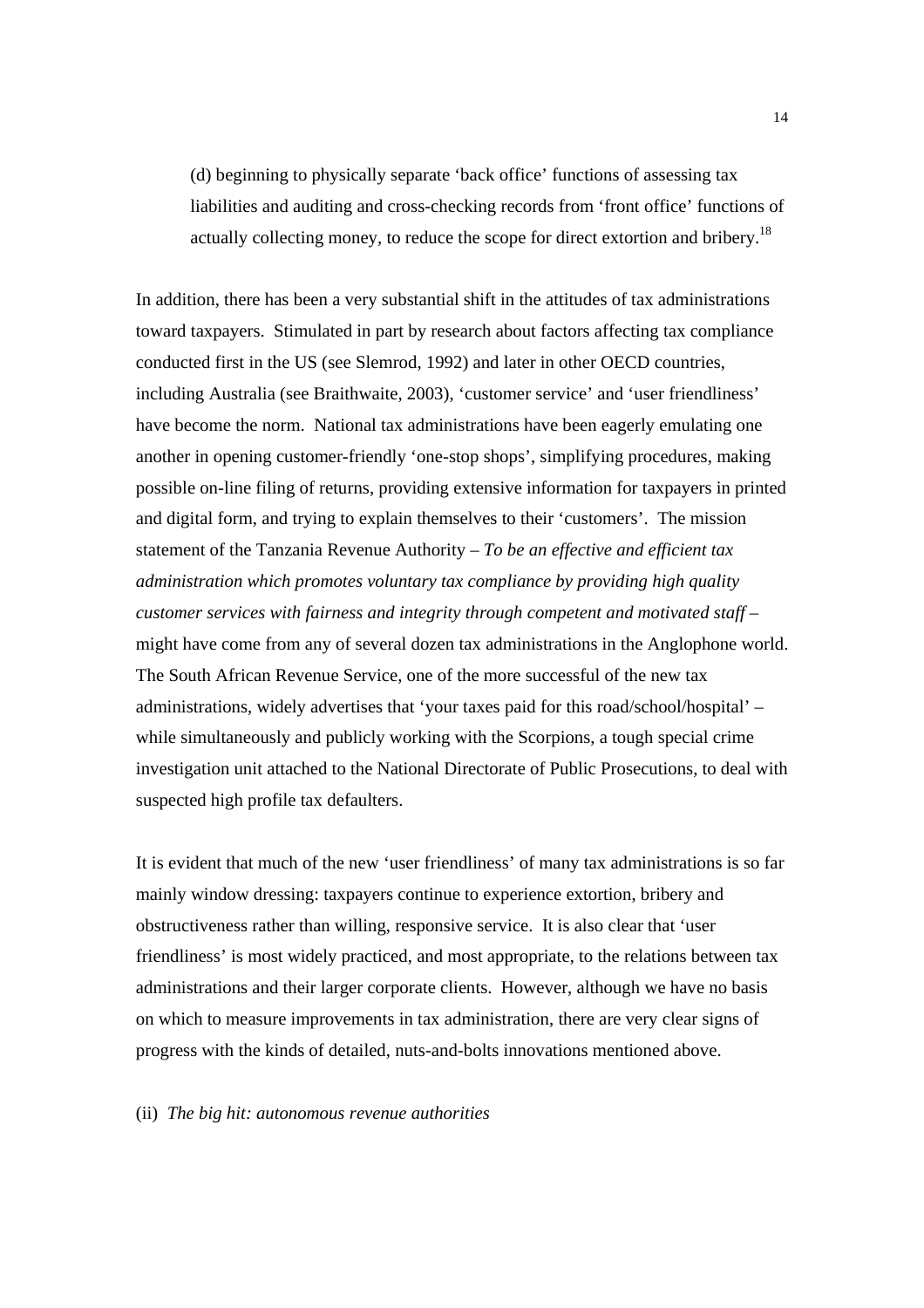Only a small amount of the current literature on reforming tax administrations in developing countries deals with these nuts-and-bolts reforms. The focus is rather on the major visible change: the creation of new (semi-) autonomous revenue authorities (ARAs), like the URA (Uganda Revenue Authority), SARS (South African Revenue Service), SUNAT in Peru (National Superintendancy of Tax Administration) and many others. Aid agencies and international financial institutions have in practice tended to concentrate their tax work on support for the creation of  $ARAs$ <sup>19</sup> As of March 2006, there were about 30 autonomous revenue authorities in the developing world, largely in Africa and South America, most of them recent creations.20

What are ARAs? There is no clear definition. They are relatively diverse. Their defining feature is (some) *autonomy*: the revenue collection function typically is removed partly or fully from the direct control of the Ministry of Finance, and those who direct the ARA have more or less independence to structure and manage it, including hiring and firing of staff.21 As we explain below, the notion of *autonomy* is contested and potentially misleading, both conceptually and practically. In many cases, the creation of ARAs involved (a) a major internal restructuring and recruitment of new staff, from the private sector or the central bank; and (b) the merging of two or more agencies that previously had each dealt only with one category of taxes, e.g. customs, income tax, sales tax, etc.

The diversity of ARAs is one reason why we cannot clearly say whether they are a good thing. A second reason is that most are still relatively new and evolving. A third is that, because they have been introduced in part at the urging of aid donors and international financial institutions, and sometimes justified in rather doctrinaire terms, impressionistic interpretations of the evidence for or against them may be somewhat tainted. One can understand why autonomous agencies were introduced. In environments characterised by large scale corruption and politicisation of the taxation process, radical institutional reform is very appealing. However, we do not know how far this was the right kind of reform. We do know that it has raised problems of its own. To understand why, it is helpful to step back from the immediate policy debate and, building on the ideas put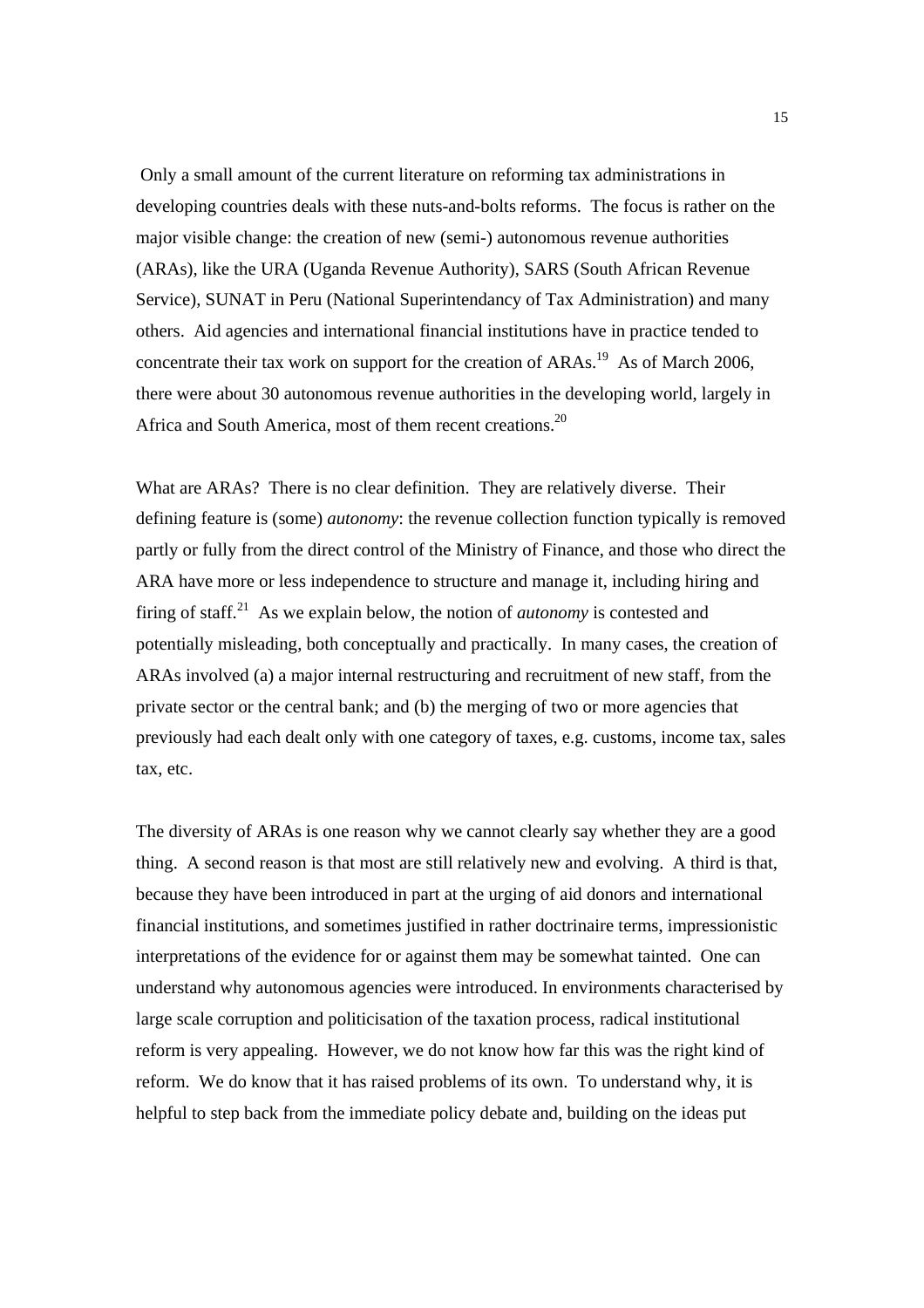forward by Julia Strauss (forthcoming), think about the taxation function from the perspective of organisation theory.

Strauss argues that the core functions of a tax administration – the assessment and collection of tax dues – virtually require, for both positive and negative reasons, a stereotypical Weberian bureaucracy characterised by hierarchy, close oversight of work performance by superiors, adherence to clear formal procedures, work discipline, long term career orientation, and meritocratic recruitment and promotion. The positive reason is that the core tasks – assessing and collecting taxes – are highly measurable, quantifiable and divisible, and so are very amenable to a strongly programmed and hierarchic pattern of work organisation. The negative reason is that the ever-present threat of corruption and extortion in the relationship between tax collector and taxpayer places a high premium on organisations which, through combinations of internal vigilance, strong discipline and the establishment of a powerful organisational culture, are able to minimise the incidence of these damaging behaviours. It is undoubtedly the case that well-managed Weberian organisations, administered separately from the rest of the public service and enjoying substantial independence to establish their own organisational routines, have sometimes been very effective tax gatherers. The Sino-Foreign Salt Inspectorate about which Strauss writes is one historical example. An even older one is the British eighteenth century Department of Excise. Organised on similar Weberian lines, with strong elements of internal discipline, oversight, meritocratic recruitment and promotion, this may be the earliest modern tax bureaucracy on which we have detailed records (Brewer, 1989: 101-14).

If these historical British and Chinese tax administrations were doing a job very similar to that required of a modern tax authority, then one could see even more strongly the appeal of the ideas behind the ARA model: a radical shift to a new organisation independent of other agencies – and therefore independent of 'politics – that would be able both to create a strong organisational culture and operate in Weberian mode. The problem is that the job of a modern national tax administration is not quite that simple, in two important respects.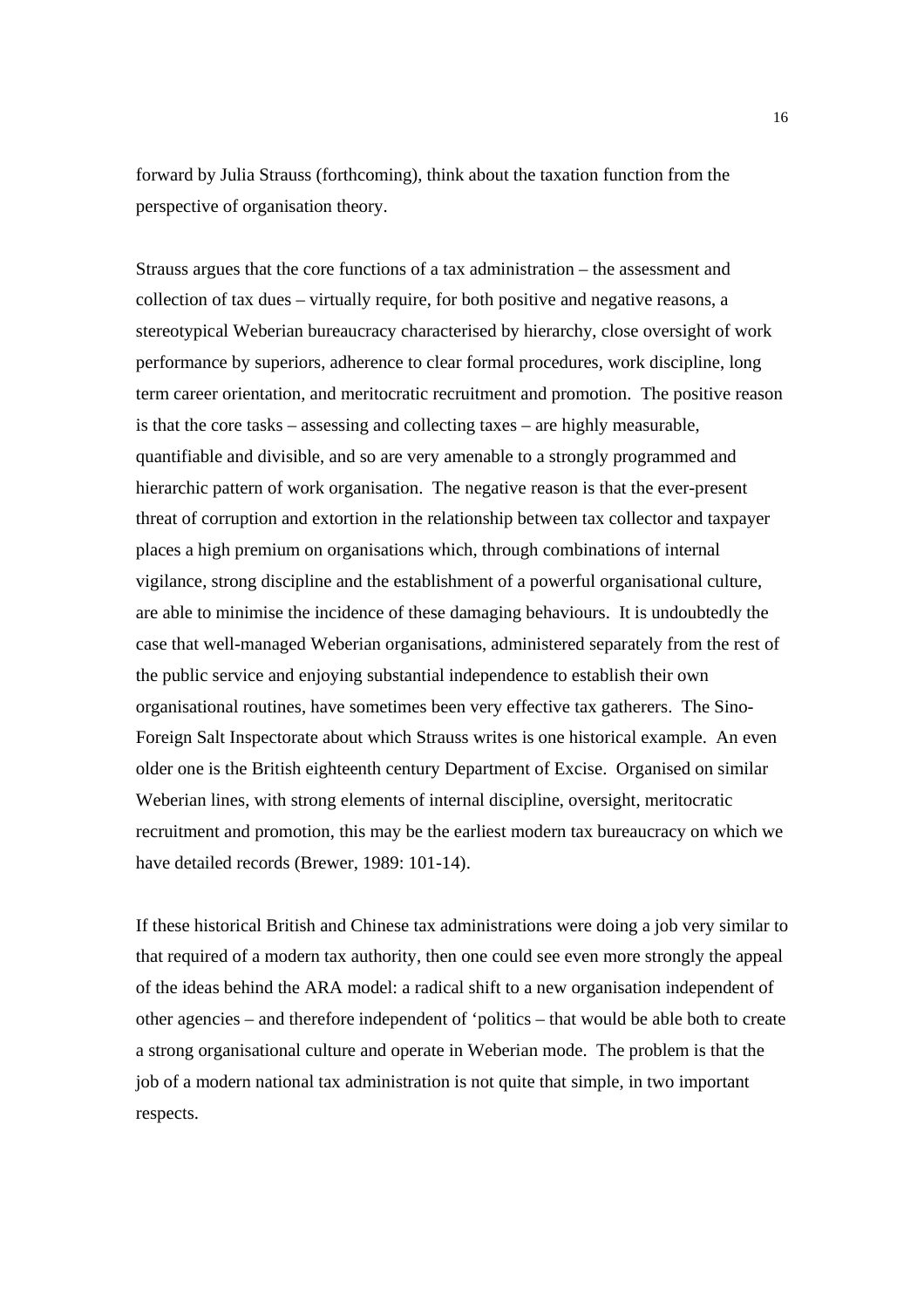First, even the most reformed modern tax systems are more complex than the simple salt production tax (China) or the single excise tax (eighteenth century Britain). Contemporary tax administrations are required to administer several taxes simultaneously. More important, they spend much of their time dealing with relatively large corporate clients who operate on the basis of complex accounting systems and do business with other similarly complex enterprises, often at arms length or in other countries with different currencies, laws and accounting systems. The tax relationships of many contemporary enterprises are not simply between an owner or manager and the taxman. Lawyers, accountants, tax consultants and other (overseas) branches, subsidiaries or affiliates of a complex corporate organisation may also be involved. The exercise of some discretion in interpreting accounts is inevitable. The formal tax rules do not determine final assessments, but rather establish the context in which those assessments are bargained. Many tax liabilities today are not as clearly definable and measurable as in the case of the Chinese salt tax.

The second difference follows closely. Tax reform is typically a continuous and mainly technical process. Rules and procedures are being amended steadily. To the extent that changes need to be embodied in law or in budgetary policy, the government agencies responsible require a great deal of detailed information and feedback on the tax collection process. That feedback inevitably has to come from the tax collection agency. The task of tax collection cannot in practice be entirely divorced from the tasks of making tax and budgetary policy. These tasks can be accomplished by different organisations, but they need to cooperate with one another.

Two potential problems with the creation of ARAs are signalled in the two previous paragraphs. First, because contemporary tax collection always involves some exercise of discretion, the creation of a powerful, autonomous ARA not subject to adequate external constraints could expose the taxpayer to extortion. The tax relationship will only work well if the taxpayer has some kind of protection against extortion, notably substantive taxpayers' rights. Second, if the autonomy of the ARA from the Ministry of Finance is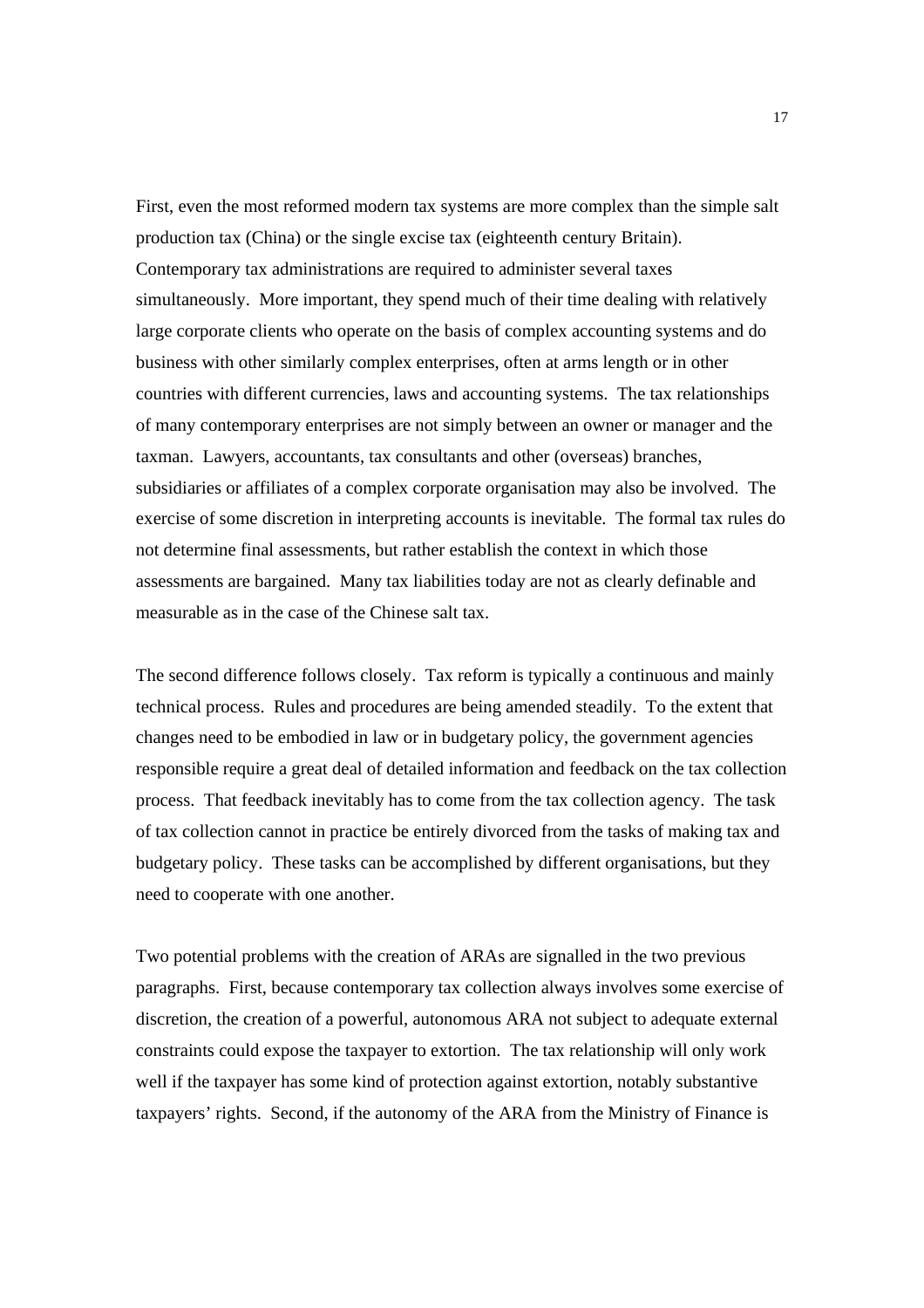established in conditions that create ill-feeling between the two, or provide few incentives to cooperation, then tax and budgetary policy may be compromised. A third problem is embedded in the application of the concept of *autonomy* to an organisation that handles large sums of money. Managerial autonomy  $-$  to run a tax agency on a day to day basis in ways that make sense from a perspective of its special functions – seems very sensible. The problems lie at the level of political control. The top managers of a tax agency cannot be left free to dispose of its income as they wish. They should be responsible to someone or, preferably, to some institution. The problem with ARAs in some developing countries is that the label *autonomy* has in practice disguised the fact that they have been answerable to only one person, often the President.

There is no typical ARA story to tell.<sup>22</sup> We can illustrate the points made above from the experience of the first contemporary ARA to be established: Peru's National Superintendancy of Tax Administration (SUNAT).<sup>23</sup> SUNAT was established in 1991, under President Fujimori, at a time when political crisis, widespread insurgency and a period of hyperinflation had reduced the government's tax take to around 4-6% of GDP.<sup>24</sup> a critically low figure. Fujimori had recently been elected, from outside the established party system, on the strength of his promises that, as a successful business man who would brook no nonsense, he would turn Peru around. Fujimori mandated the first Superintendant of SUNAT to take the revenue collection function out of the hands of the Ministry of Finance, and do what was needed to re-establish an effective tax agency. Many of the existing tax collectors were dismissed. New staff were recruited, mainly from the Central Bank and the private sector. To attract good people and diminish the temptation to be corrupt, they were paid well above the old rates for Ministry of Finance staff. SUNAT quickly established a reputation for honesty, efficiency, and for willingness to use high profile methods to squeeze tax dues even out of business people who could claim political influence. The Superintendant reported directly to the President. For a while, SUNAT was lauded as a great success. Its experience undoubtedly strengthened the view of some people in international financial institutions that they had an institutional innovation that worked. Although none of the international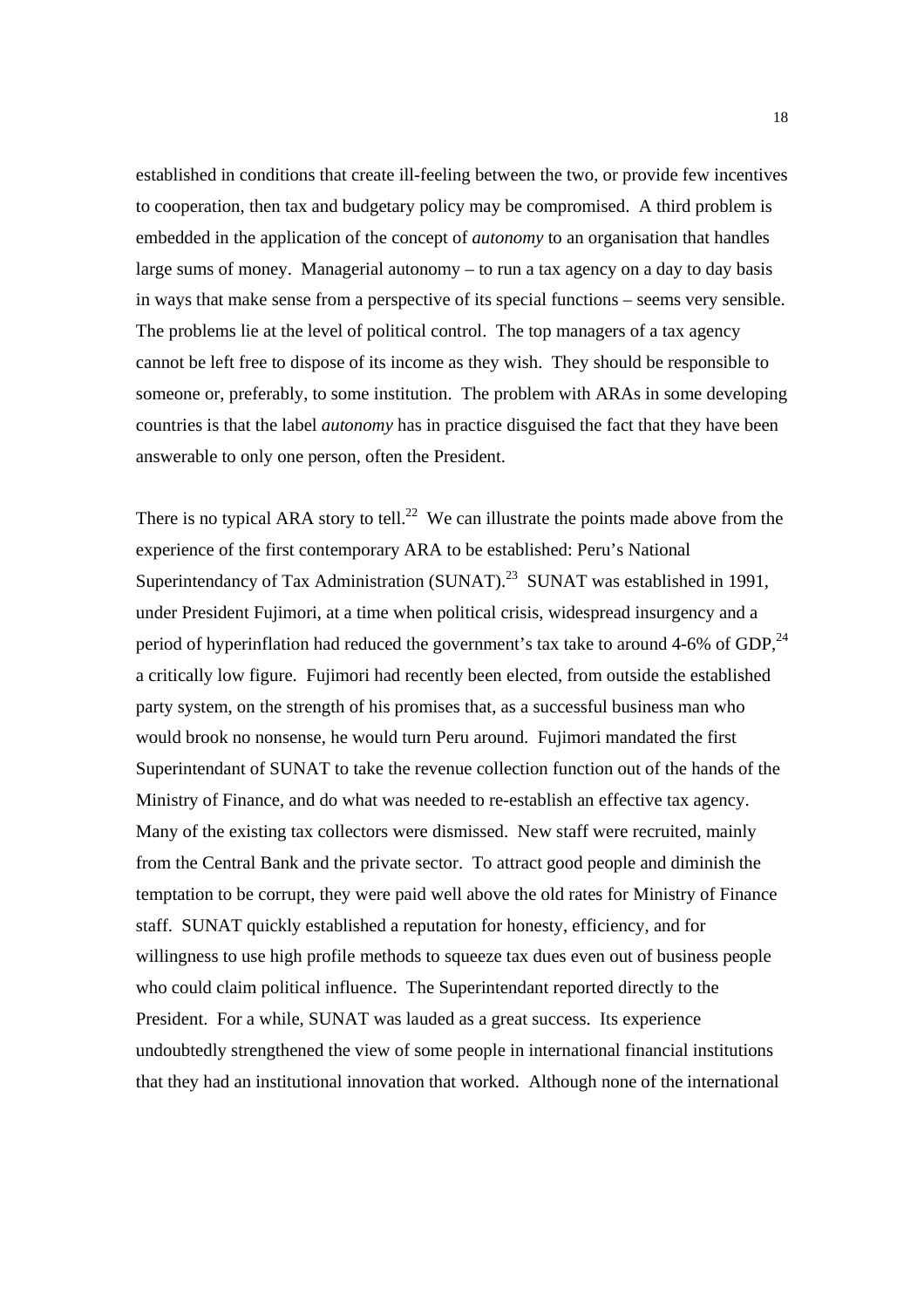financial institutions ever committed themselves publicly to the policy of establishing ARAs, developing countries were strongly advised to think along these lines.

What happened to SUNAT? Several things led to considerable disillusion within a few years. There was resistance from the business sector to SUNAT's high profile tax collection techniques. While the organisation continued to be used against specific political opponents of the President, and as a general threat against potential opponents, Fujimori seems to have withdrawn support both from the policy of pressuring business to pay its dues and from the Superintendant personally. The Ministry of Finance attempted to re-establish control over tax raising. There were open conflicts and changes of staff. One Superintendant fled the country and was later arrested abroad and charged with corruption. And SUNAT's performance in raising revenues, that had been so impressive for the first few years, plateaued at a level that was clearly too low from a developmental perspective. Critics of ARAs have cited these later experiences of SUNAT as evidence of flaws in the basic model. It is, however, too early to tell.

The Uganda Revenue Authority was similarly very successful in its early years, but then its performance as a revenue raiser plateaued. Some observers see a link with the fact that it has in practice been directly responsible to President Museveni (Therkildsen, 2004). At one point, before the democratic revolution of 2005, the revenue authority in the Ukraine, which was directly under the control of the President, refused to give any information to the legislature, effectively excluding it from the process of making tax policy. By contrast, the South African Revenue Service, which has an impressive record of tightening up tax collection and appreciably increasing the total tax take, has tended to work closely with other relevant agencies, including the Treasury (Moore and Schneider, 2004). It is run by one of the leading figures within the ruling African National Congress. In Tanzania, revenue targets are set on the basis of negotiations between the Tanzania Revenue Authority (TRA) and the Ministry of Finance. Once the total tax revenue budget has been agreed, the Research, Policy and Planning Department of the TRA sets collection targets for the TRA's revenue departments (Fjeldstad, et al., 2003). While this arrangement helps exclude politicians from delicate decisions, the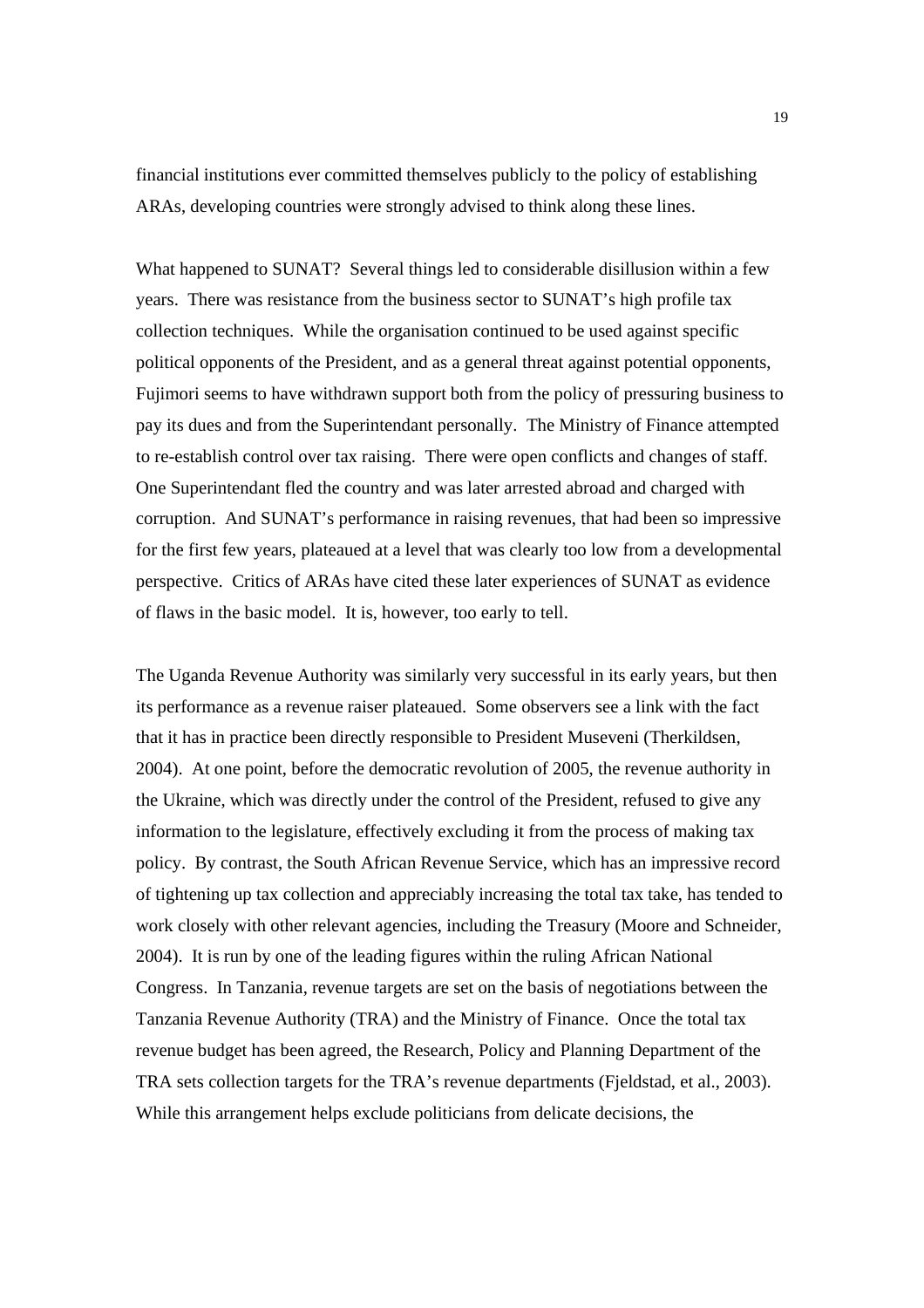involvement of a tax administration in setting its own performance targets also implies moral hazard. ARAs and Ministries of Finance need to cooperate, but cooperation also raises problems.

It is possible that, a few years into the future, the policy of promoting ARAs in poor countries might be viewed as positive. It has the great merit of facilitating the degree of managerial autonomy that many tax administrations need.<sup>25</sup> At this point we can conclude that the ways in which ARAs have been introduced and promoted have led to problems which should have been foreseen. Above all, fascination with the potential of a single new super-agency has distracted attention from the fact that, in tax raising as elsewhere in the public sector, good organisational performance often depends on the nature of the relationships among agencies. In particular:

(i) Tax administrations need to cooperate with the Ministry of Finance, especially over tax and budgetary policy. If an ARA is established in ways that stimulate rivalry and jealousy with the Ministry of Finance, cooperation might be severely jeopardised.26

(ii) If ARAs are not to be abused by powerful Presidents, and used as a private source of income or an instrument to intimidate political opponents, then their high status and managerial autonomy needs to be offset by pluralistic governance arrangements. Political autonomy, in the positive sense of the term, is likely to be maximised to the extent that: (a) an ARA has a guaranteed budget that cannot be changed by the government in power; (b) its status, responsibilities and powers are enshrined in law and can be protected through the police and the courts; (c) appointments to the supervisory board are made by a variety of public agents (e.g. different ministries) and non-state agents (e.g. business or lawyers associations); (d) appointments to the supervisory board are of long-term and fixed duration; and (e) managerial and operational staff are answerable only to the supervisory board. $27$ 

(iii) As organisation theorists have long argued, sustainable organisational autonomy cannot be granted, but has to be continually earned. It is always under threat. The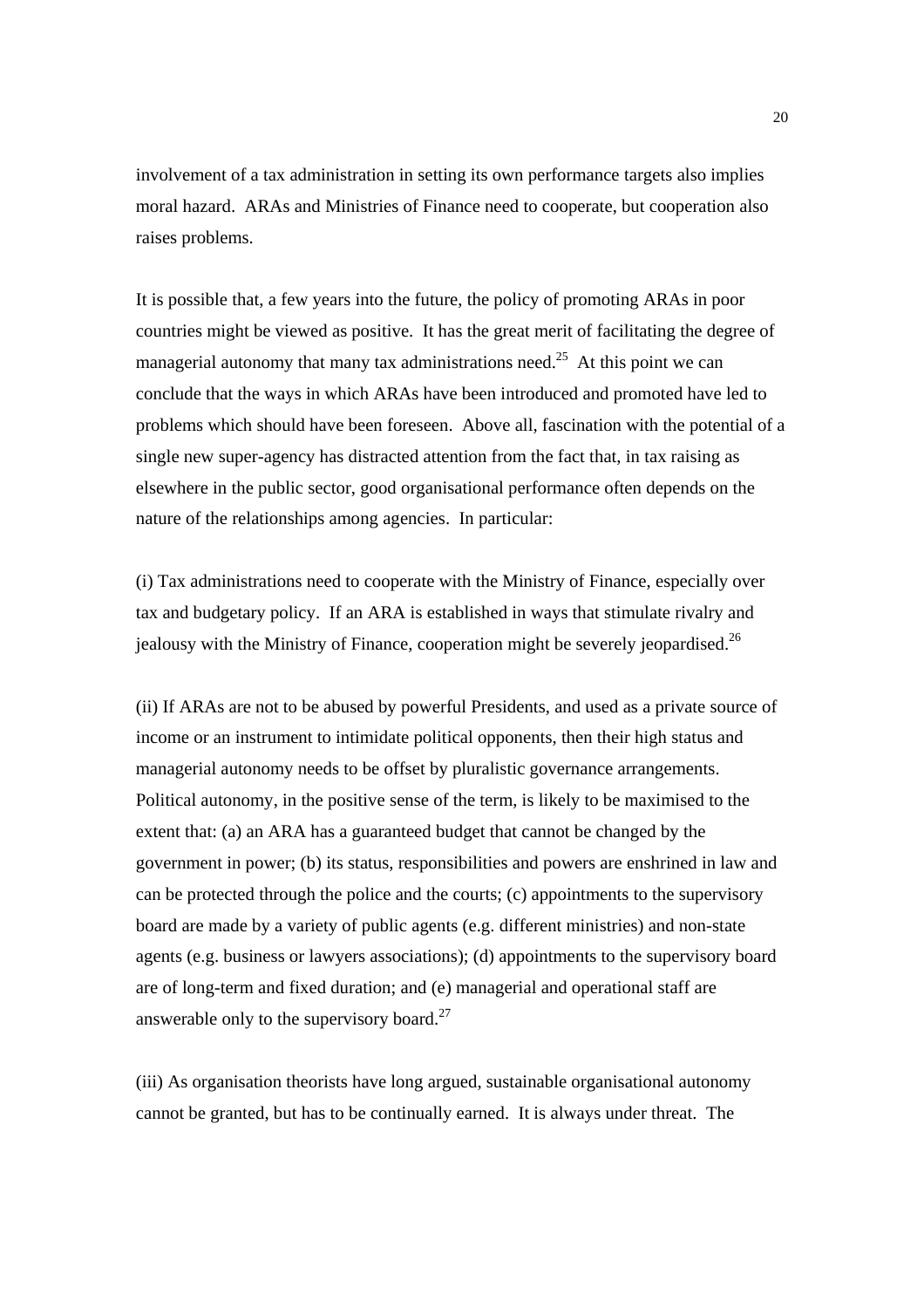organisation has continually to demonstrate the value of its autonomy to those who could terminate it.

Let us finally note that the assumptions about organisational behaviour used to justify the establishment of ARAs are often very contestable. For example, it is often argued that ARAs should be financed either through constitutional mandates or through automatic entitlement to a proportion of their own receipts, so that they will not be beholden for their daily bread to politicians sitting in the Cabinet or the legislature. By contrast, we have been impressed by senior Nigerian tax administrators arguing forcefully that their agencies can only get the political support they need to do a better job if they are obliged to explain annually to Parliament what they are doing and why their operational budget requests should be approved.

## *3.4 Encouraging constructive state-society engagement around taxes*

Imagine that tax reformers were convinced of the validity of the arguments advanced in this paper, and wanted to encourage constructive engagement between governments and citizens over taxation issues. What would they then do? The details would depend on the specific context. But they would in general try to do two things, simultaneously. First, they would want to engage the attentions and political energies of a substantial fraction of their citizens in taxation issues by raising taxes from them. The felt experience of paying taxes should not be confined to small numbers of companies and very rich people. It should be shared sufficiently widely to secure that taxation issues are become prominent on the public political agenda. Second, the tax reformers would want to levy those taxes as consensually and as transparently as possible. They would want to put an end to arbitrary assessments, forcible collections, and the corrupt use of the tax collectors' power to extort money from citizens and companies, and increase the extent to which taxation becomes a predictable, negotiated process, in which the taxpayer has the right and the power to appeal to law against unjust treatment.

These two objectives are not always fully consistent with one another. There is always some element of compulsion in tax collection. The two authors of this paper have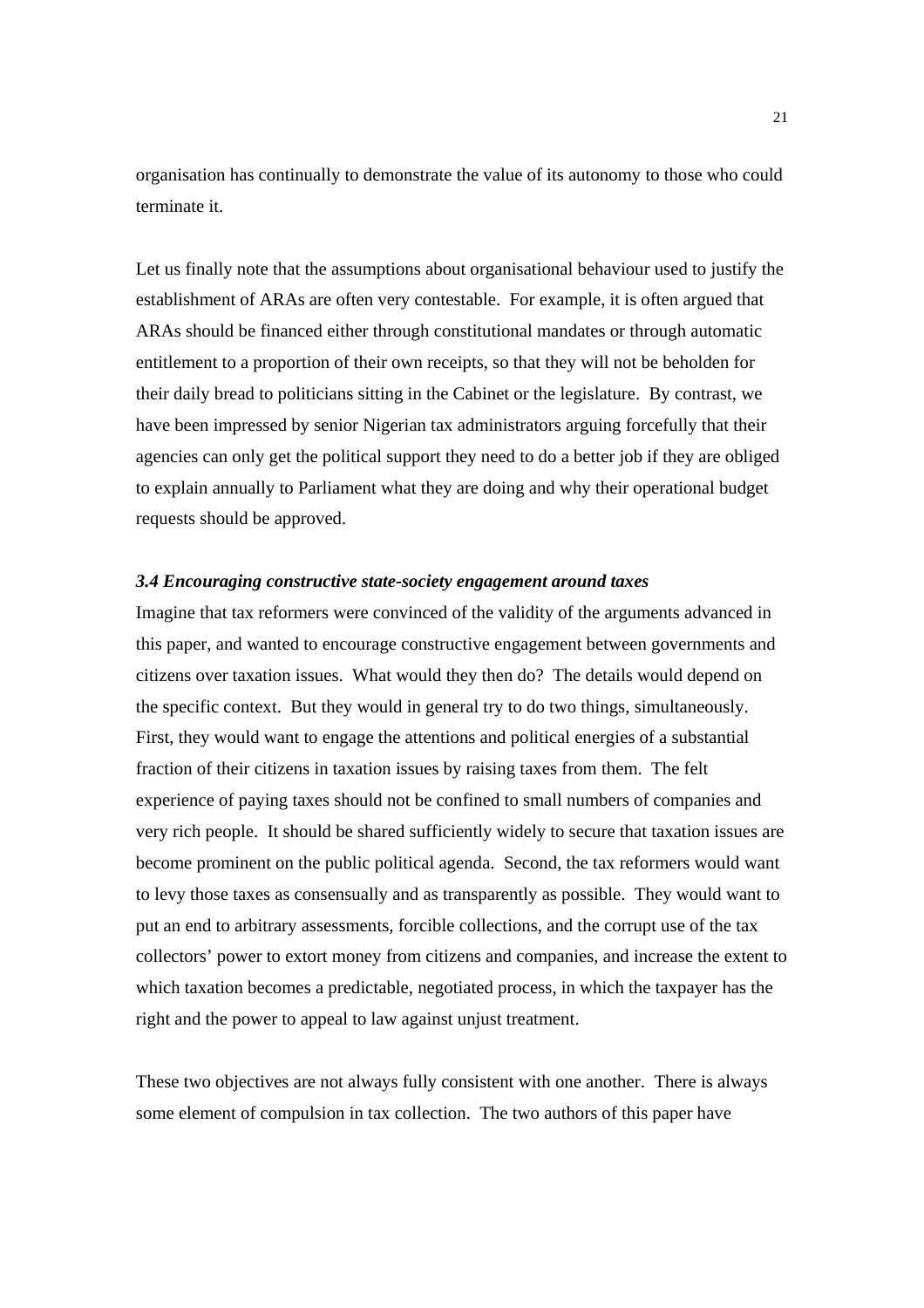slightly differing instincts about the right kind of trade off to be made between, on the one hand, minimising compulsion and the attendant risk of coercion and extortion and, on the other, ensuring that public revenue needs are met and hoping that even somewhat abrasive experiences with the tax collector will help mobilise taxpayers politically in a constructive fashion. Our concern here is not how to balance these differing positions in specific cases, but whether and how the global tax reform agenda has contributed to either of these two goals: mobilising citizens by taxing them; and moving from coercive toward consensual, transparent revenue raising.

The main promoters of the global tax reform agenda are unlikely to think in these kinds of political terms. As we explained in the first section of this paper, the reforms have been framed and driven by the ideas and discourse of various technical specialists. But they nevertheless have political impacts. We do not know in detail what they are, but can sketch out a few of the main apparent trends:

(i) The simplification of tax systems that were often highly complex, and in practice often quite discretionary, is likely to encourage the political mobilisation of taxpayers around taxation issues because the tax system becomes more transparent and accessible to ordinary citizens, and the temptations to pursue the individualistic route of cutting (corrupt) deals with the taxman are somewhat reduced (Moore, 2004). For instance, in Tanzania, the tax grievances of large corporate taxpayers are increasingly being channelled to the legal system, sometimes through collective organisations like trade associations. Government and business are increasingly engaged in a constructive dialogue, and increasingly willing to reach compromises with one another. This is significant in a country where the private sector formally was completely shunned by government until recently, and bribery and private deals played a major role in shaping tax assessments.

(ii) One component of the drive to simplify tax systems and to improve tax administration, justified in terms of reducing both the administrative costs of collection incurred by the tax administration and the compliance costs incurred by taxpayers, has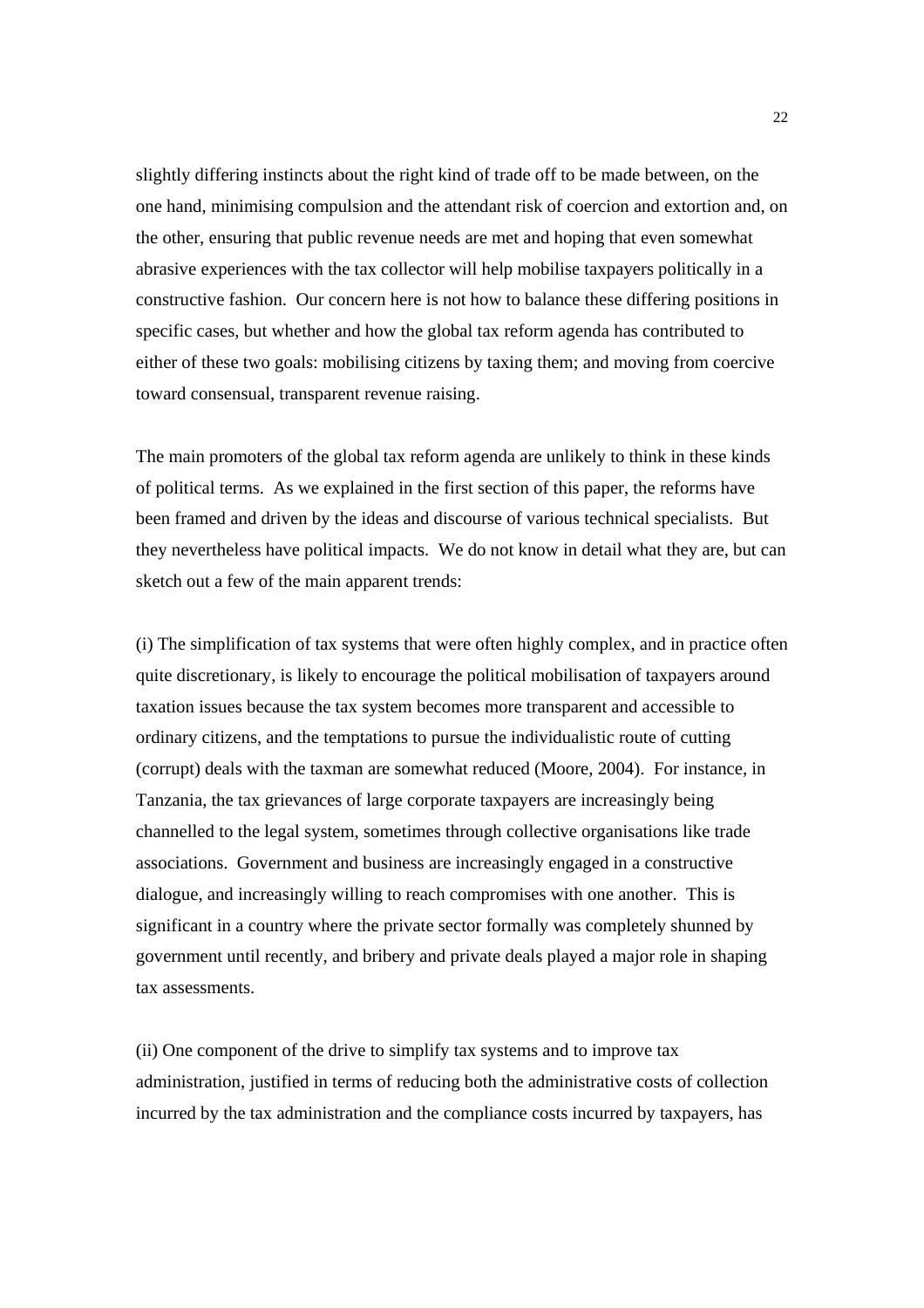been the removal from the tax net of those taxpayers who generate little net revenue. This is contrary to the emphasis in principle within the global tax reform program on broadening the tax net. We have no overall figures on changes in the global number of taxpayers. However, it seems likely that there has been no big increase, and that, in many countries, the number of registered taxpayers has been reduced. We are not suggesting that a wider tax net is always a good thing. Our concern is that tax reform has been driven by a clear economic calculus that emphasises the advantages of excluding marginal payers from the tax net. The political arguments for inclusion have not been made or heard. This would be less of a problem if the actual tax burdens in poor countries were fairly and effectively distributed. But they are not. In particular, they often fall heavily on a small number of registered, formal sector companies.

In Tanzania, with a total population of more than 35 million people, 286 large taxpayers pay almost 70% of the domestic taxes.<sup>28</sup> The revenue base excludes many professionals, such as lawyers, doctors, and private consultants, as well as the more stereotypical, poor informal sector enterprises. Fewer than 1% of the taxpayers pay more than 85% of the direct taxes levied in Peru (Mostajo, 2004). We know from a wide variety of sources that this heavy concentration on a few larger taxpayers can have perverse results.<sup>29</sup> Tax collectors, both institutionally and personally, have stronger incentives to concentrate on trying to extract more revenue from this existing, registered base than to go about broadening the base by bringing more, smaller enterprises and individuals into the net. Identifying, locating and registering new taxpayers can be difficult. And concentrating on the existing base can be more rewarding: larger taxpayers are more likely to be willing to pay larger bribes. Those processes in turn help to keep issues of taxation and extortion off the public political agenda: smaller enterprises may be little affected by tax at all, and larger enterprises may continue to solve their problems through bribery.<sup>30</sup> We are not suggesting that this simple causal model tells anything like the full story. The point is that it is sufficiently valid that it makes sense to question the dominance of economistic arguments for excluding smaller taxpayers from the tax net on pure efficiency grounds, and to explore the potential political advantages of widening that net.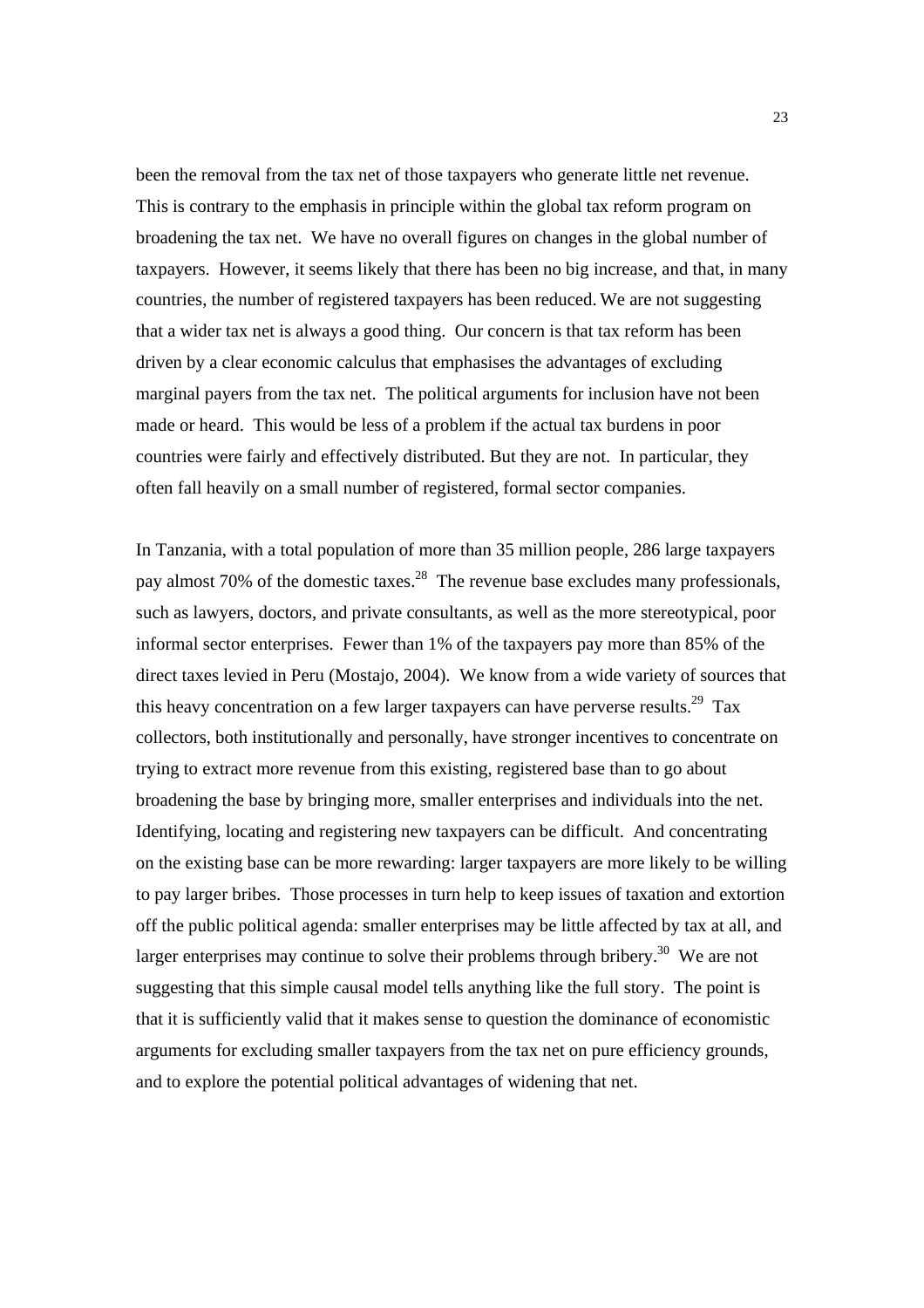(iii) The argument made in the previous paragraph is all the more pointed in situations where national governments are under strong pressure from the IMF to meet revenue targets, and their tax administrations respond with some combination of (a) an even tighter squeeze on registered taxpayers; and (b) quasi-military 'raids' on other businesses on which they do not have detailed information. In Uganda, operations against smuggling and tax evasion have been staffed by military personnel. Gariyo and Anena (2001) talk of the militarization of the revenue collection. Therkildsen (2004) argues that, by pushing for unrealistically high revenue targets, the Ministry of Finance helped undermine the reputation and credibility of the Uganda Revenue Authority in the eyes of the public. Attempts to meet externally set tax-to-GDP targets may undermine democratic accountability if legal processes and taxpayers' rights are set side in response (Luoga, 2002). Clearly any blame for such behaviour should be widely shared, and does not lie solely with the IMF. Our point, again, is that a purely economistic approach to tax policy may have perverse results, for both polity and economy.

(iv) Finally, and most starkly, the global tax reform agenda has so far been heavily focused on central governments and central revenue raising, notably through autonomous revenue agencies. The highly coercive revenue raising practiced by some local administrations, notably in parts of Africa (Fjeldstad and Therkildsen, forthcoming) and China (Bernstein and Lu, forthcoming), has not been on the radar of the reformers. Ending that coercion implies more attention to local government finance. If the global tax reform program were judged by the degree of attention it has given to trying to reduce the most coercive types of taxation, it would not score highly.

For the structural reasons explained by Moore (forthcoming), taxation tends to be more coercive in poorer societies. In some respects, the global tax reform agenda seems to encourage more constructive state-society engagement around tax issues. In other respects, it seems to do the opposite. We should be concerned.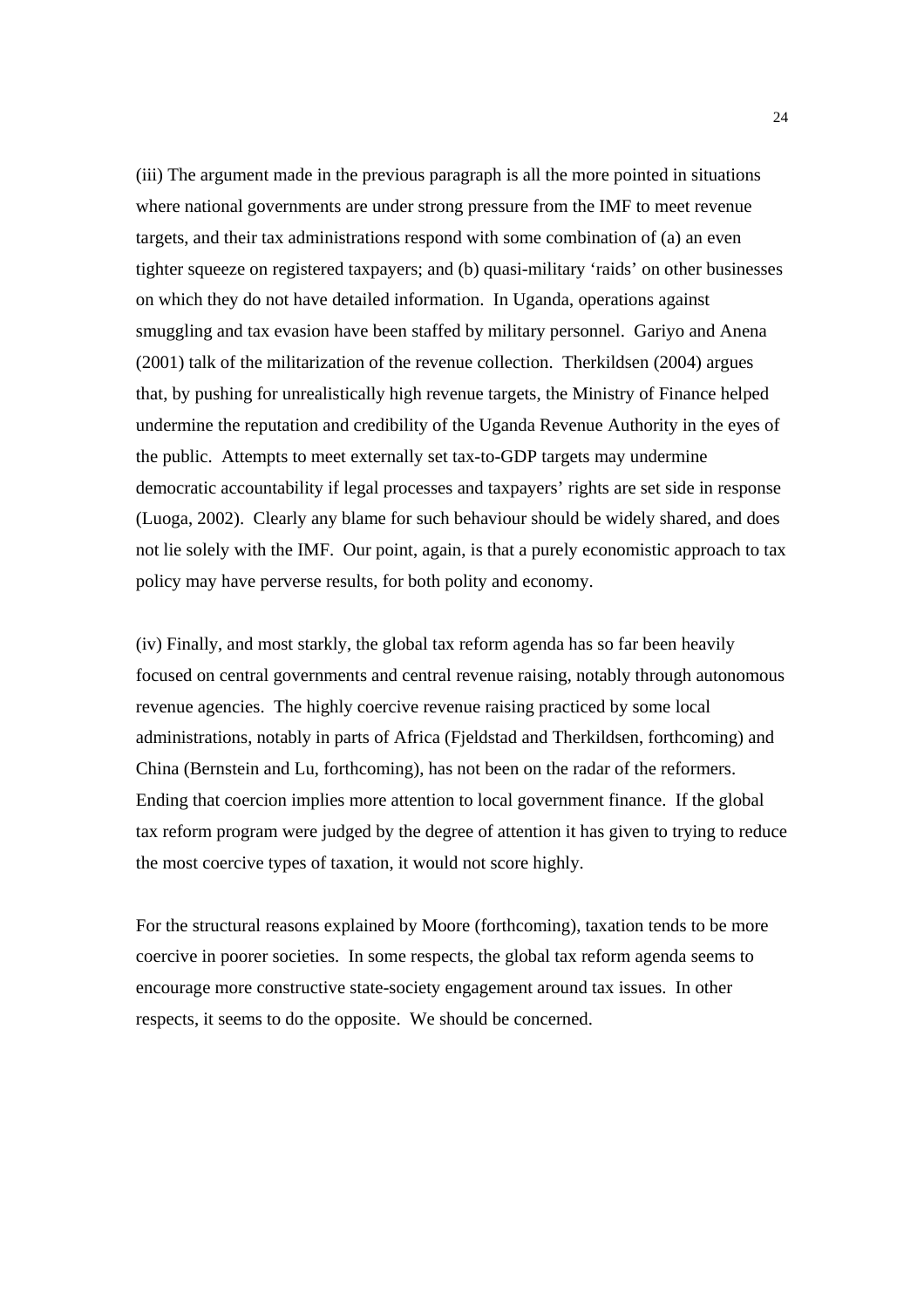#### **4. Conclusion**

National tax policy has become significantly more globalized in recent decades. There is no single driver of this trend. The spread of digital technologies has been important worldwide. When looking at the poorer countries, it is generally easy to spot the influence of the International Monetary Fund and other international financial institutions. But their power and influence is generally on the wane. From a long term perspective, a more important factor may be the emergence of an epistemic community of taxation professionals, employed in national tax administrations, in consultancy companies and in international financial institutions, and organised in regional and global professional associations. That epistemic community both shaped and was shaped by a period of unusually radical tax reform in the developing world since the 1980s. A professional consensus was established around a small number of powerful ideas and institutional technologies – notably the Value Added Tax, the notion of a greatly simplified tax system, and a commitment to reform tax administration. Although taxation is conventionally viewed as a highly contentious political process, this professional consensus has made possible a great deal of tax reform that, with some exceptions, has generated little overt resistance. As we indicate at the beginning of this paper, the tax reformers' work appears unending. The need for reform seems to be as great today as in 1980. But there has been considerable progress in the interim.

Has this global tax reform been good for state-building? It is hard to give an unambiguous answer. As we have pointed out, the reforms have not been anti-state in intention. The main single locus of reform, the International Monetary Fund, has an institutional interest in helping governments to tax more effectively and efficiently. Many central tax administrations are more professional and effective today than twenty years ago. The effects of reforms have been sufficiently visible that there is no significant pressure to privatise tax collection. From a state-building as much as from an economic policy perspective, the main emphases within the global tax reform agenda – exploiting the potential of VAT, simplification of systems and improving administration – seem broadly right. The concerns that we have voiced here about the implications of the global reform agenda for state-building in poor countries arise from the fact that the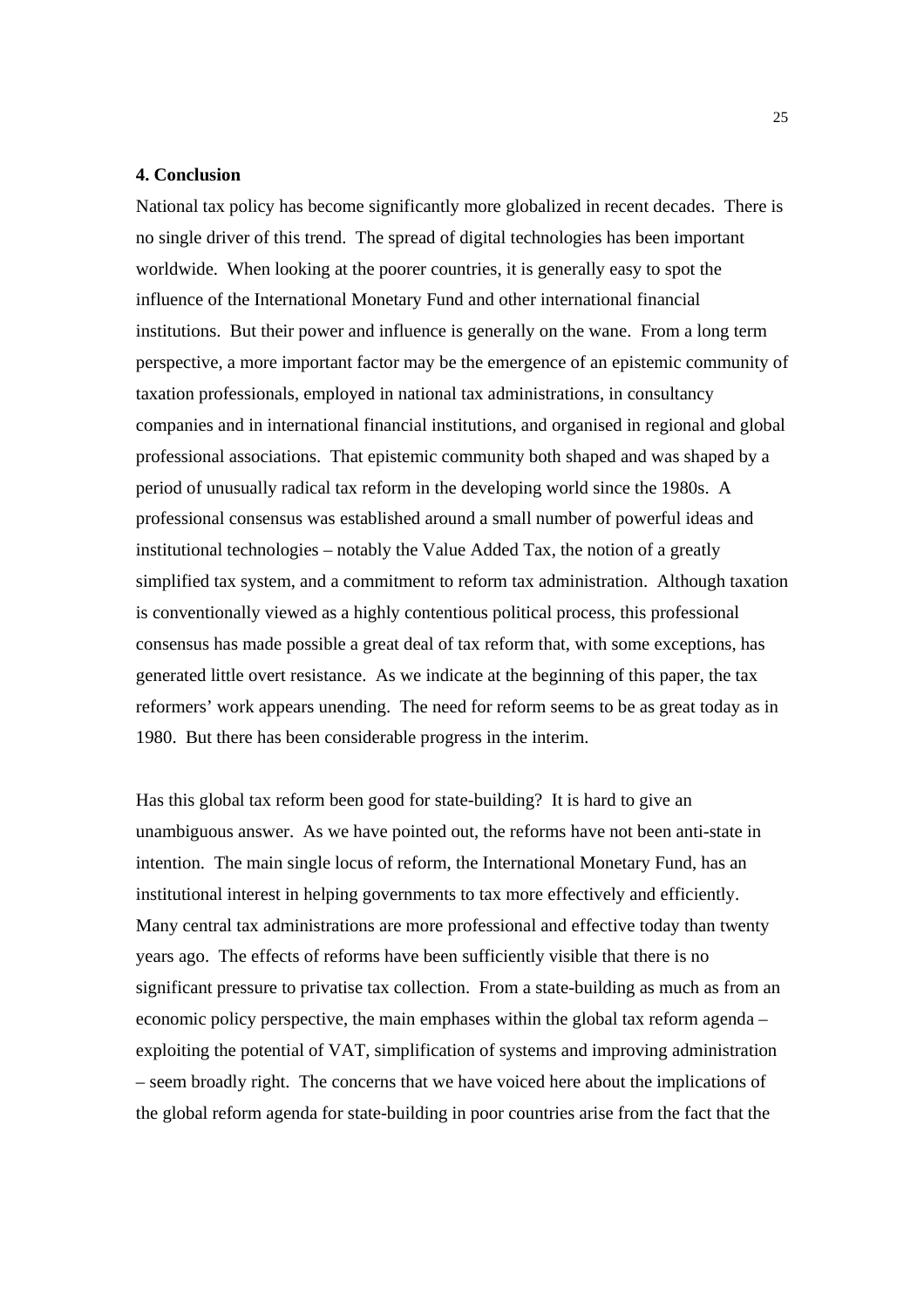agenda has largely been shaped by people and institutions focused on the situation and needs of richer countries and concerned mainly with the economic rather than the statebuilding dimensions of taxation. Poorer countries, that are more diverse than the richer nations, have been marginalised in the reform design. Opportunities to devise policies specific to their needs have been missed. We dealt with the following issues:

- The way in which the governments of many poor countries lost revenue because of the rapid reduction in trade taxes when the putative substitute, VAT, was not yet sufficiently bedded down in the difficult environment posed by the prevalence of informal, unrecorded economic transactions.
- The low levels of interest in finding ways of actually taxing the informal sector, exploiting the potential for effective urban property taxes, or tackling the scandal of tax exemptions for aid agencies.
- The promotion of authoritative, privileged autonomous revenue agencies as oneshot, stand-alone solutions to problems of tax administration, when experience in other sectors and basic organisational analysis point to the need to pay attention to the relationships between these agencies and other fiscal institutions.
- The general lack of concern for the historical evidence about the connection between taxation and state-building, notably the need to construct taxation systems that engage citizens in politics in a positive way, and contribute to the legitimacy of the state.

The last point is perhaps the most important. The global tax reform agenda has been effective in part at least because its proponents have been consciously anti-political. They have been able to achieve reforms partly because they have succeeded in presenting them as technical and the inevitable result of globalization and of the need to be efficient and competitive in the global economy. They have not generally wished to engage citizens over taxation issues, and have certainly tried to exclude most politicians. These are all understandable strategies. They have to date produced some successes, and bear responsibility for no disasters. However, we do not think the world should be fully satisfied with that. Tax reform inevitably has political consequences. Reformers who skate over the state-building problem in pursuit of a purely technical agenda are likely to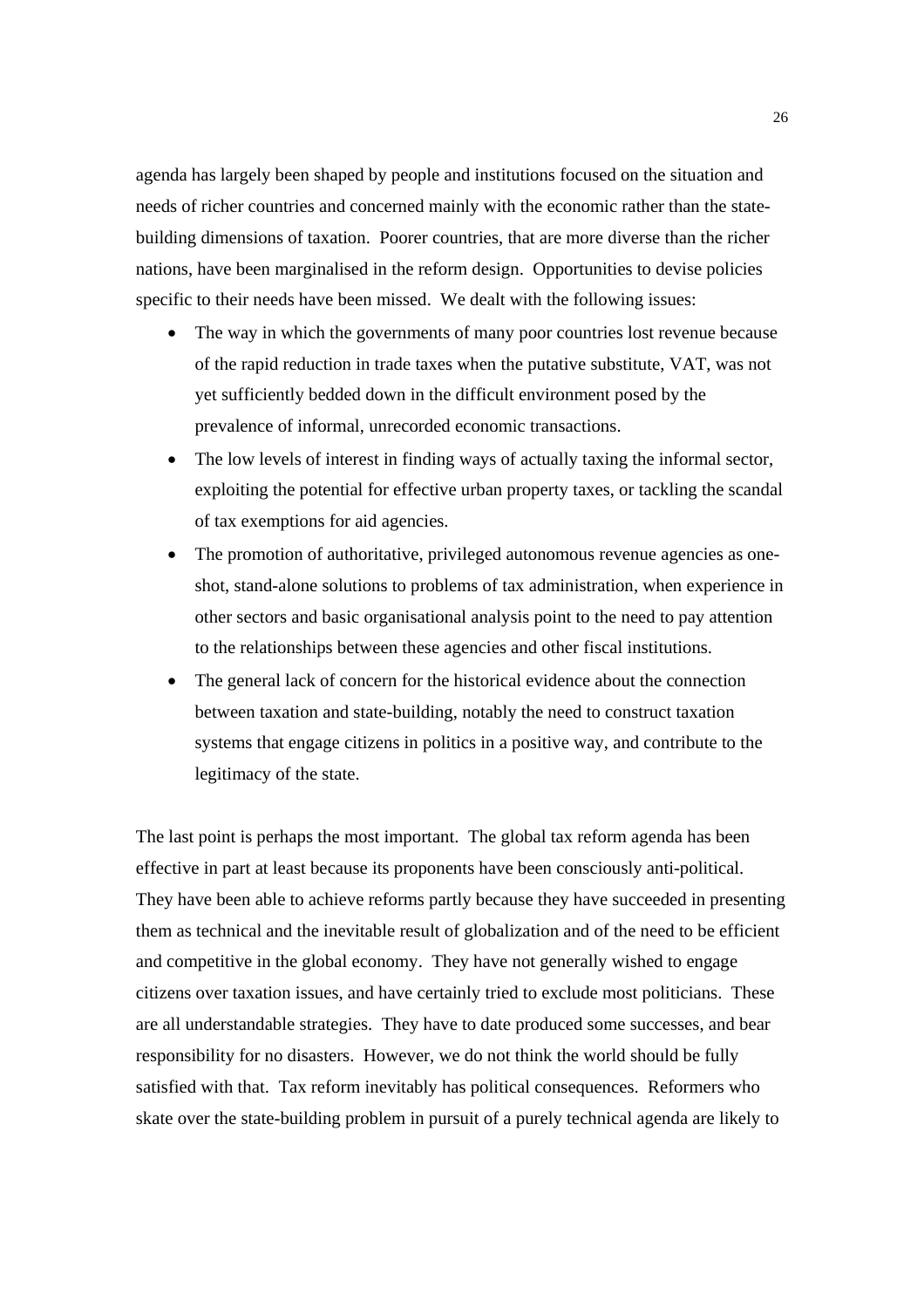miss opportunities. They are unlikely to contribute to the construction of effective and accountable states, and might even on occasion be undermining that goal.

## **References**

- Ahmad, E. and N. Stern, *The Theory and Practice of Tax Reform in Developing Countries* (Cambridge and New York: Cambridge University Press, 1991).
- Baunsgaard, T. and M. Keen, "Tax Revenue and (or?) Trade Liberalization," Working Paper, No. WP/05/112 (Washington DC: IMF, 2005).
- Bergman, M. S., "Tax Reforms and Tax Compliance: The Divergent Paths of Chile and Argentina," *Journal of Latin American Studies*, Vol. 35 No. 3 (2003), pp. 593- 624.
- Bernstein, T. and Lu, X., "Taxation and Coercion in Rural China," in Brautigam, D., Fjeldstad, O-H. and Moore, M. (Eds.), *Capacity and Consent: Taxation and State Building Developing Countries*, Cambridge University Press, forthcoming.
- Bird, R., *Tax Policy and Economic Development* (Baltimore and London: The Johns Hopkins University Press, 1992).
- Bird, R. and P.-P. Gendron, *VAT Revisited. A New Look at the Value Added Tax in Developing and Transitional Countries* , International Tax Program, Joseph L. Rotman School of Management, University of Toronto, 2005).
- Bird, R. and E. Slack, *Land and Property Taxation: A Review,* University of Toronto, 2002).
- Bird, R. and S. Wallace, "Is It Really So Hard to Tax the Hard-to-Tax? The Context and Role of Presumptive Taxes," International Tax Program Papers, No. 0307 (Toronto: International Tax Program, Joseph L. Rotman School of Management, University of Toronto, 2003).
- Bird, R. M., *Taxation in Latin America: Reflections on Sustainability and the Balance Between Equity and Efficiency* (Washington D.C.: Paper for World Bank Study on Inequality and the State in Latin America and the Caribbean, 2003).
- Bird, R. M., et al., *Societal Institutions and Tax Effort in Developing Countries*, 2004).
- Bird, R. M. and E. M. Zolt, *Introduction to Tax Policy Design and Development* (Paper for course on Practical Issues of Tax Policy in Developing Countries, World Bank, Washington D.C.: 2003).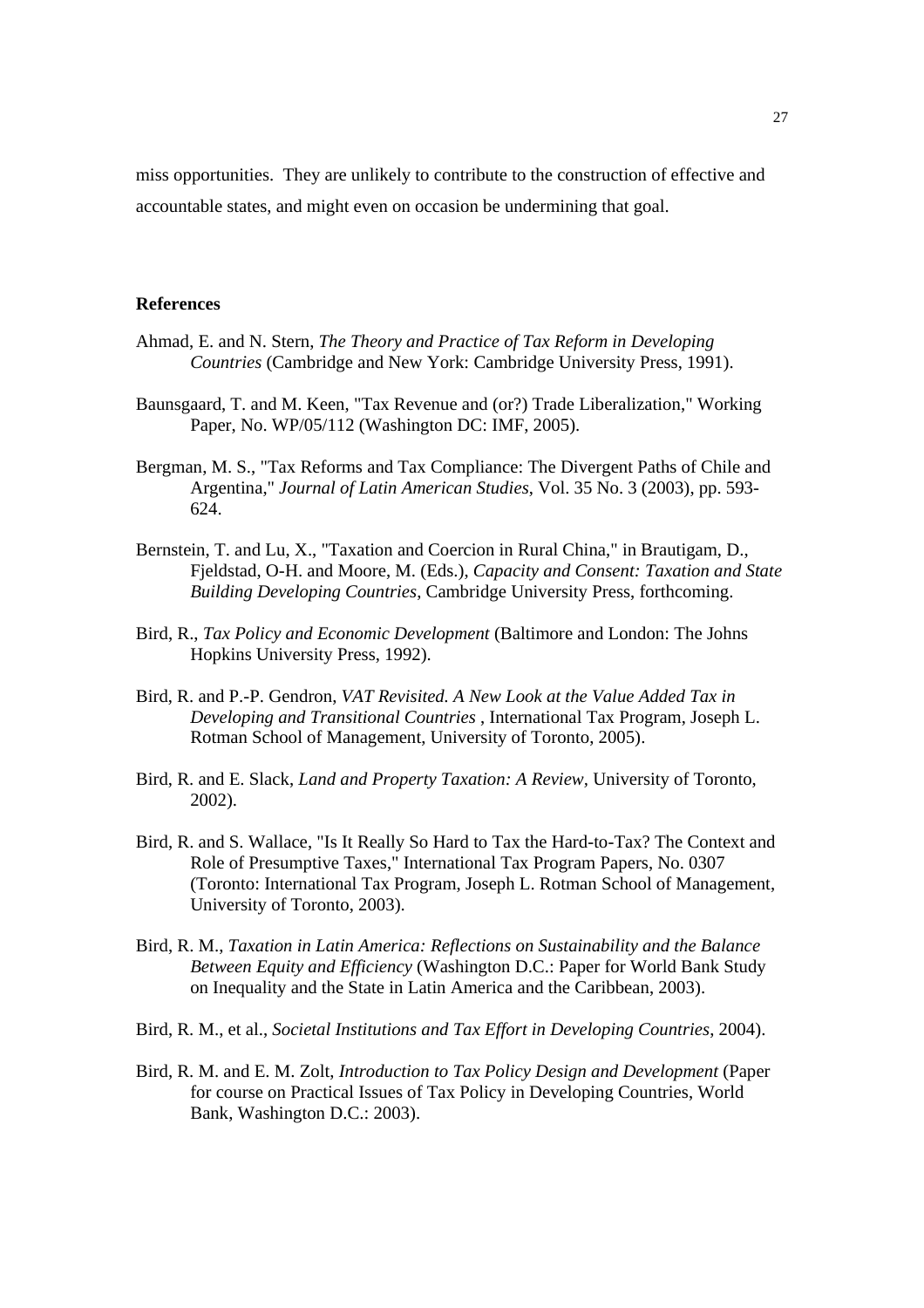- Braithwaite, V., (Ed.) *Taxing Democracy. Understanding Tax Avoidance and Evasion* (Aldershot and Burlington VT: Ashgate, 2003).
- Brautigam, D. and S. Knack, "Foreign Aid, Institutions, and Governance in Sub-Saharan Africa," *Economic Development and Cultural Change*, Vol. 52 No. 2, (2004), pp. 255-86.
- Brewer, J., *The Sinews of Power. War, Money and the English State, 1688-1783* (London: Unwin Hyman, 1989).
- Chand, S. K. and K. O. Moene, "Controlling Fiscal Corruption," *World Development*, Vol. 27 No. 7, (1999), pp. 1129-40.
- De Mooij, R. A. and J. P. Ederveen, "Taxation and foreign direct investment: a synthesis of empirical research," *International Tax and Public Finance*, Vol. 10 No. (2003), pp. 673-93.
- Devas, N., et al., "Revenue Authorities: Are They the Right Vehicle for Improved Tax Administration?" *Public Administration and Development*, Vol. 21 No.3 (2001), pp. 211-22.
- Dillinger, W., *Urban Property Tax Reform. Guidelines and Recommendations* (Washington D.C.: World Bank, 1992).
- Durand, F., *State Institutional Development: Assessing the Success of the Peruvian Tax Reform* (San Antonio, University of Texas: 2002).
- Ebrill, L., et al., "The Allure of the Value-Added Tax," *Finance and Development*, Vol. 39 No. 2, (2002).
- Estela, M., 'Strengthening the Integrity of a Tax Collection Agency. The Case of SUNAT in Peru', *World Bank - Inter-American Development Bank Workshop on 'Radical Solutions for Fighting Corruption in the Public Sector: Do They Work? Examples from Tax and Customs'*, 2000,
- Fjeldstad, O.-H., "Fighting Fiscal Corruption: Lessons from the Tanzania Revenue Authority," *Public Administration and Development*, Vol. 23 No. 2, (2003), pp. 165-75.
- Fjeldstad, O.-H., "Corruption in Tax Administration. Lessons from Institutional Reforms in Uganda," in Rose-Ackerman, S. (Ed.), *International Handbook on the Economics of Corruption* (London: Edward Elgar, 2006).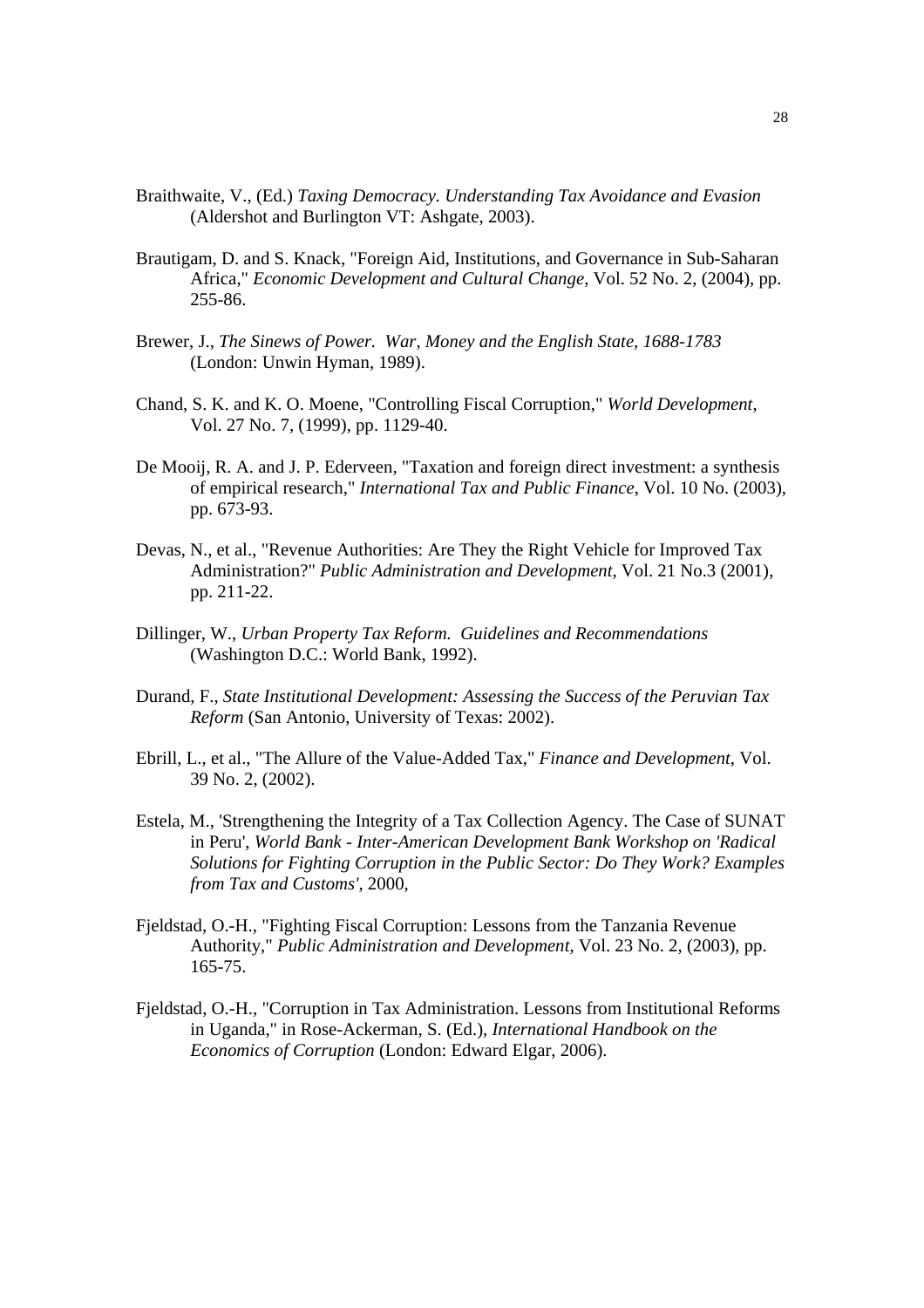- Fjeldstad, O.-H., I. Kolstad and S. Lange, "Autonomy, Incentives and Patronage. A Study of Corruption in the Tanzania and Uganda Revenue Authorities," CMI Reports, No. R 2003: 9 (Bergen: Christian Michelsen Institute, 2003).
- Fjeldstad, O.-H. and O. Therkildsen, "Mass Taxation and State-Society Relations in East Africa," in Brautigam, D., Fjeldstad, O-H. and Moore, M. (Eds.), *Taxation and State Building Developing Countries*, Cambridge University Press, forthcoming.
- Gariyo, Z. and C. Anena, *The Rights of Taxpayers vis-à-vis Tax Authorities* (Kampala: 2001).
- Gemmell, N. and O. Morrissey, "'Distribution and Poverty Impacts of Tax Structure Reform in Developing Countries: How Little We Know'," *Development Policy Review*, Vol. 23 No. 2, (2005), pp. 131-44.
- Gloppen, S. and L. Rakner, "Accountability through Tax Reform? Reflections from Sub-Saharan Africa," *IDS Bulletin*, Vol. 33 No. 3, (2002), pp. 30-40.
- Goode, R., "Tax Advice to Developing Countries: An Historical Survey," *World Development*, Vol. 21 No. 1, (1993), pp. 37-54.
- Grindle, M. S., (Ed.) *Getting Good Government* (Cambridge MA: Harvard Institute for International Development, 1997).
- Heady, C., *Tax Policy in Developing Countries: What Can Be Learned From OECD Experience?* (Institute of Development Studies, Brighton: 2002).
- International Tax Dialogue, *Tax Treatment of Donor-Financed Projects*, (October 2006), http://www.itdweb.org/documents/taxtreatmentofdonorfinancedprojectsOct06.pdf
- Joshi, A. and J. Ayee, "Associational Taxation: A Pathway into the Informal Sector?" in Brautigam, D., Fjeldstad, O-H. and Moore, M. (Eds.), *Capacity and Consent: Taxation and State Building Developing Countries*, Cambridge University Press, forthcoming.
- Katusiime, F. M., "Measuring Tax Performance among East African Countries," *Uganda Revenue Authority Fiscal Bulletin*, Vol. 2 No. 1, (2003), pp. 1-50.
- Khalilzadeh-Shirazi, J. and A. Shah, "Introduction: Tax Policy Issues for the 1990s," *World Bank Economic Review*, Vol. 5 No. 3, (1991), pp. 459-71.
- Luoga, F., "Taxpayers' Rights in the Context of Democratic Governance: Tanzania," *IDS Bulletin*, Vol. 33 No. 3, (2002), pp. 50-7.
- Mahon, J. E., "Causes of Tax Reform in Latin America, 1977-95," *Latin American Research Review*, Vol. 39 No. 1, (2004), pp. 3-30.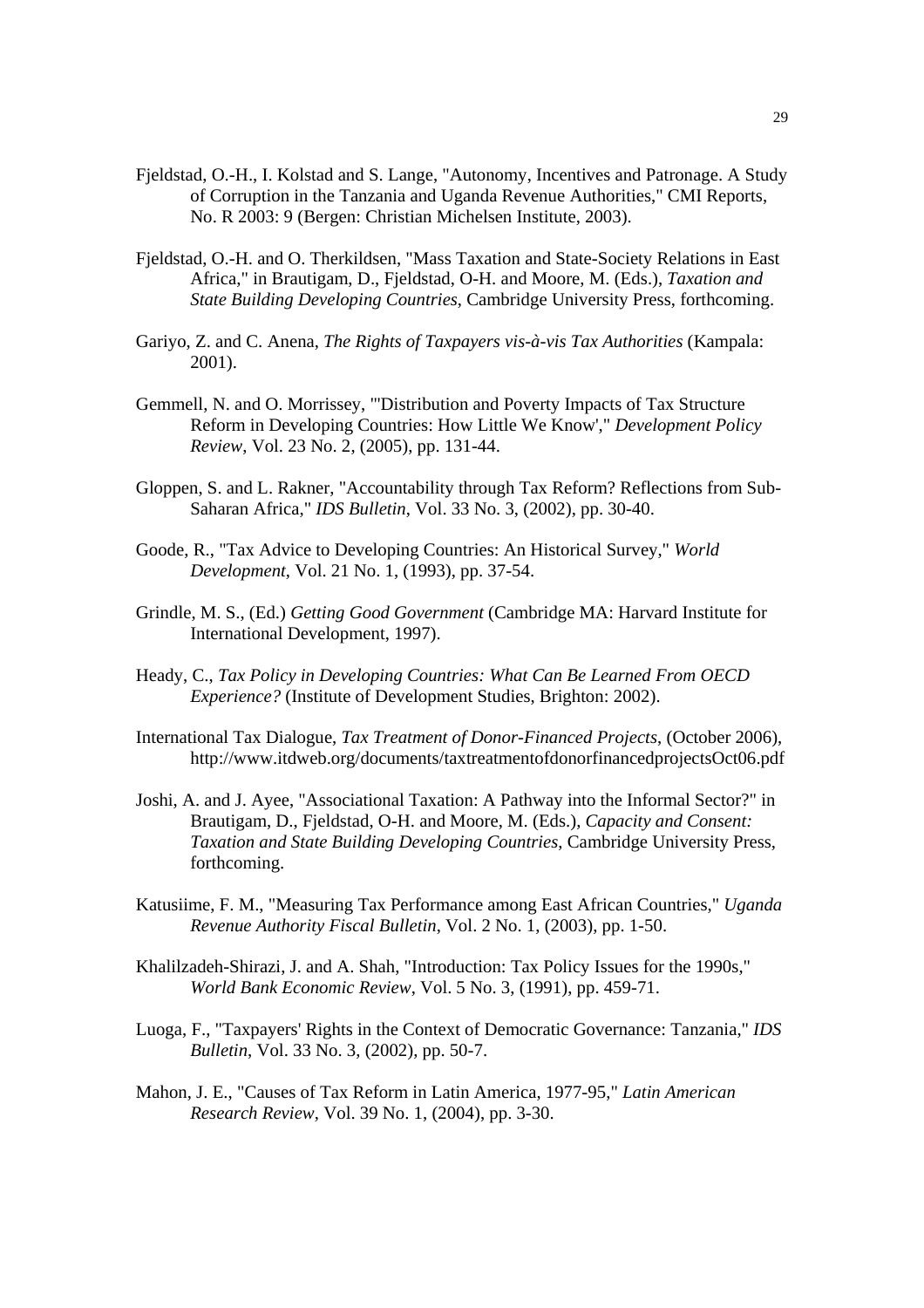- Mahon, J. E., *Liberal States and Fiscal Contracts: Aspects of the Political Economy of Public Finance* (Washington DC: 2005).
- McCluskey, W. J. and R. C. D. Franzsen, *Land Value Taxation. An Applied Analysis* (Aldershot: Ashgate Publishing Company, 2005).
- Mikesell, J., *International Experiences with Administration of Local Taxes: A Review of Practices and Issues* School of Public and Environmental Affairs, Indiana University, 2003).
- Moore, M., "Taxation and the Political Agenda, North and South," *Forum for Development Studies*, Vol. 31 No. 1, (2004), pp. 7-32.
- Moore, M., " Between Coercion and Contract: Competing Narratives around Taxation and Governance," in Brautigam, D., Fjeldstad, O-H. and Moore, M. (Eds.), *Taxation and State Building Developing Countries*, Cambridge University Press, forthcoming.
- Moore, M. and A. Schneider, "Taxation, Governance and Poverty: Where Do the Middle Income Countries Fit?" Working Paper, No. 230 (Brighton: IDS, 2004).
- Moss, T., et al., "An Aid-Institutions Paradox? A Review Essay on Aid Dependency and State Building in Sub-Saharan Africa," Working Paper, No. 74 (Washington DC: Center for Global Development, 2006).
- Mostajo, R., *Prospects for an Integral Tax Reform with Equity: Towards a Fiscal Covenant for Peru* (Lima: DFID, 2004).
- Owens, J. and S. Hamilton, "Experience and Innovations in Other Countries," in Aaron, H. J. and J. Slemrod (Ed.), *The Crisis in Tax Administration* (Washington DC: Brookings Institution Press, 2004).
- Skinner, J., "If Agricultural Land Taxation Is So Efficient, Why Is It So Rarely Used," in Hoff, K., et al. (Ed.), *The Economics of Rural Organization. Theory, Practice, and Policy* (Oxford and New York: Oxford University Press, 1993).
- Slemrod, J., "Optimal Taxation and Optimal Tax Systems," *Journal of Economic Perspectives*, Vol. 4 No. 1, (1990), pp. 157-78.
- Slemrod, J., (Ed.) *Why People Pay Taxes? Tax Compliance and Enforcement* (Ann Arbor: University of Michigan Press, 1992).
- Stern, N., "The Theory of Optimal Commodity and Income Taxation: An Introduction," in Newbery, D. and N. Stern (Ed.), *The Theory of Taxation for Developing*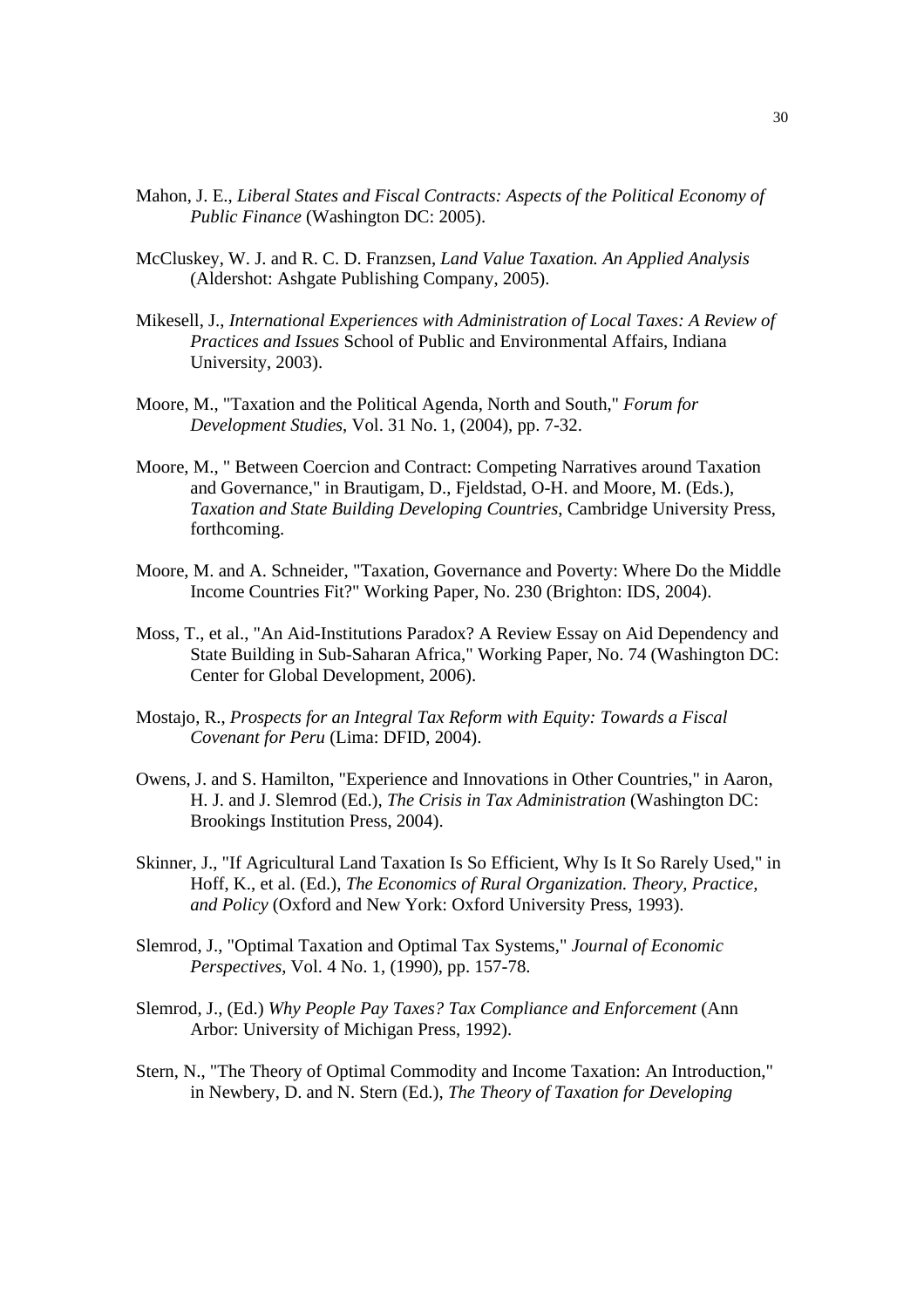*Countries* (London and New York: Oxford University Press for the World Bank, 1987).

- Stewart, M., "Global Trajectories of Tax Reform: Mapping Tax Reform in Developing and Transition Countries," No. Public Law and Legal Theory Research Paper No. 29. (Melbourne: Faculty of Law, University of Melbourne, 2002).
- Strauss, J., " Re-thinking Institutional Capacity and Tax Regimes: The Case of the Sino-Soviet Salt Inspectorate in Republican China," in Brautigam, D., Fjeldstad, O-H. and Moore, M. (Eds.), *Taxation and State Building Developing Countries*, Cambridge University Press, forthcoming.
- Tait, A., "IMF Advice on Fiscal Policy," in Krause-Junk, G. (Ed.), *Public Finance and Steady Economic Growth* (The Hague: International Institute of Public Finance, 1990).
- Taliercio, R. R., *Designing Performance: The Semi-Autonomous Revenue Authority Model in Africa and Latin America* (Washington D.C.: World Bank, 2003).
- Taliercio, R. R., "Administrative Reform as Credible Commitment: The Impact of Autonomy on Revenue Authority Performance in Latin America," *World Development*, Vol. 32 No. 2, (2004), pp. 213-32.
- Tanzi, V., "Taxation and Economic Structure," in Perry, G., et al. (Ed.), *Fiscal Reform and Structural Change in Developing Countries, vol. 2* (Basingstoke: Macmillan, 2000).
- Tanzi, V. and H. H. Zee, "Tax Policy for Emerging Markets: Developing Countries," Working Paper, No. WP/00/35 (Washington D. C.: International Monetary Fund, 2000).
- Terpker, S., "Revenue Authorities: A Comparison of the Experiences of Ghana and East African countries," *International Bureau of Fiscal Documentation*, Vol. No. (1999), pp. 171-79.
- Terpker, S., "Managing Small and Medium-sized Taxpayers in Developing Countries," *Tax Notes International*, Vol. 29 No. 2, (2003), pp. 211-29.
- Therkildsen, O., "Autonomous Tax Administration in Sub-Saharan Africa: The Case of the Uganda Revenue Authority," *Forum for Development Studies*, Vol. 31 No. 1, (2004), pp. 59-88.
- Thirsk, W. R., "Recent Experience with Tax Reform in Developing Countries," in Faini, R. and J. De Melo (Ed.), *Fiscal Issues in Adjustment in Developing Countries* (New York: St. Martin's Press, 1993).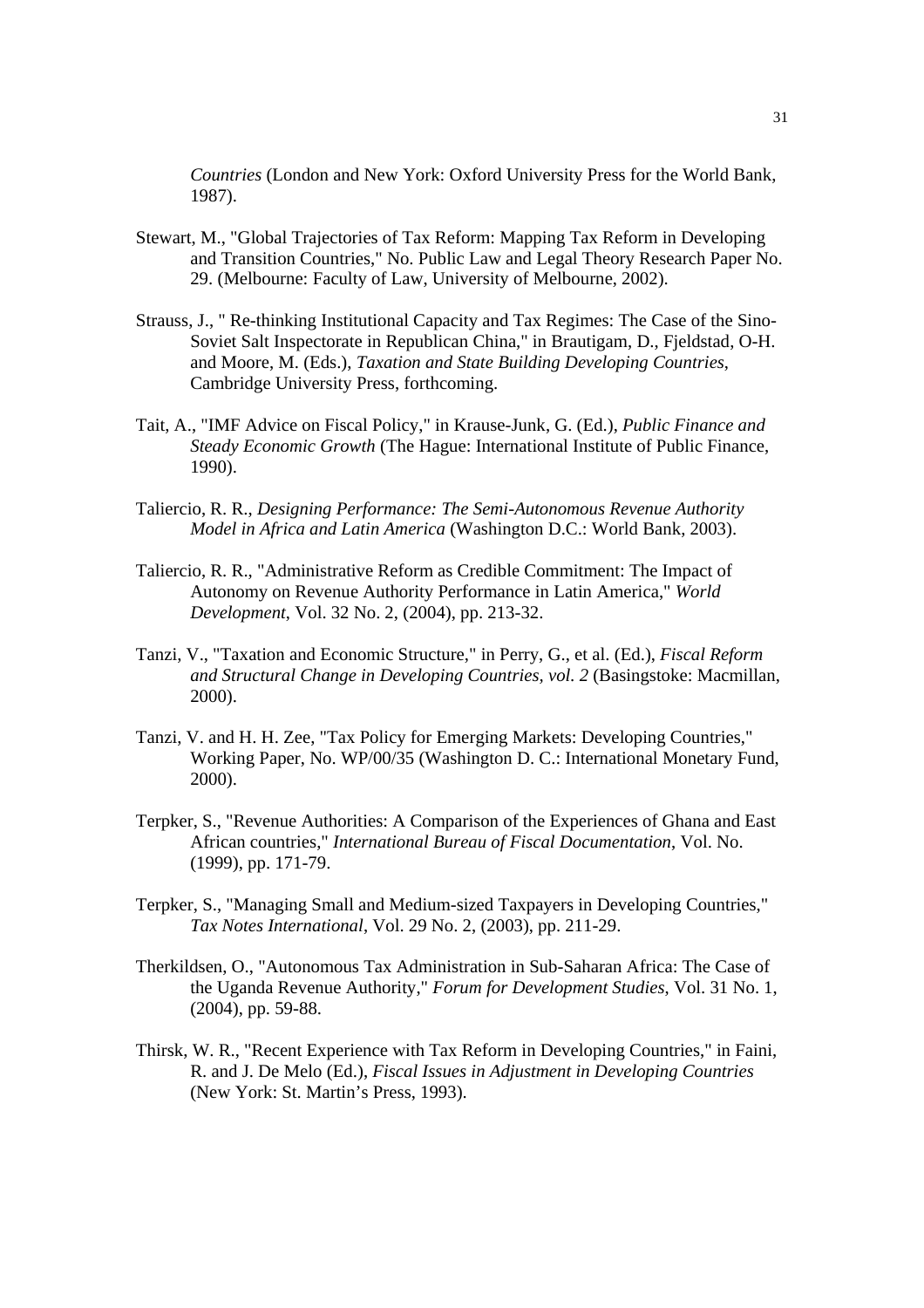- Weyland, K., "The Diffusion of Innovations: How Cognitive Heuristics Shaped Bolivia's Pension Reform," *Comparative Politics*, Vol. 38 No. 1, (2005), pp. 21-42.
- World Bank, "Reforming Tax Systems: Lessons from the 1990s," PREM Notes, No. 37 (Washington DC: World Bank, 2000).
- World Bank, "Introducing a Value Added Tax: Lessons from Ghana," PREM Notes, No. 61 (Washington DC: World Bank, 2001).
- Zuleta, J. C., et al.,*Corruption in the Revenue Service: The Case of VAT Refunds in Bolivia* World Bank, 2006).

<sup>1</sup> This paper draws on work to be published in Deborah Bräutigam, Odd-Helge Fjeldstad and Mick Moore (eds.), *Taxation and State Building Developing Countries*, Cambridge University Press (forthcoming).

 $2$  This list, or something similar, appears in many publications. For example, James Mahon found that, in Latin America "the definition of 'tax reform' has been remarkably similar across the region, with less progressivity, fewer exemptions, and new leading role for the value-added tax (VAT), and the strengthening of tax administration" (Mahon, 2004: 3).

 $3$  For an extensive discussion of VAT in poor countries, see Bird and Gendron (2005).

<sup>4</sup> There is a current trend toward 'flat taxes' – i.e. the use of a single rate for each tax – which has been especially powerful in Central Europe. It represents an extension of the principle of simplification.

<sup>5</sup> These organisations do not always see eye to eye. For example, the IMF is concerned principally with the immediate fiscal and macroeconomic impact of decisions about tax, while the World Bank is more likely to raise less pressing issues, such as the microeconomic implications for the efficiency of resource allocation.

<sup>6</sup> There are marginal exceptions. As we mentioned above, in some Latin American countries, commercial banks have been sub-contracted to receive tax dues. For some years, the collection of customs revenues in Mozambique has been sub-contracted to Crown Agents, a not-for-profit British company owned by a number of public agencies. That arrangement is, however, to be terminated, mainly because the reforms have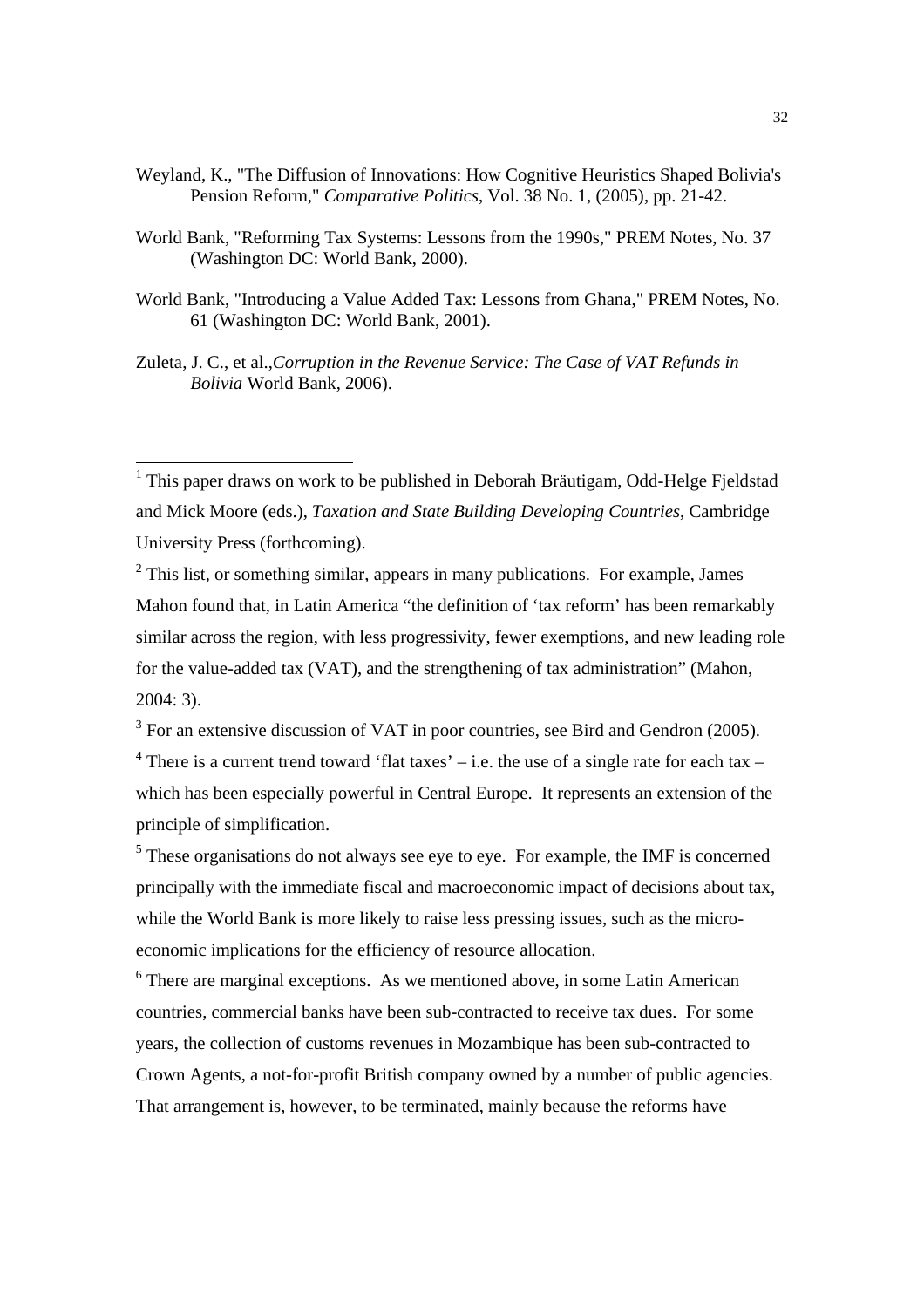achieved few lasting results - the transfer of skills by foreign contractors has been limited and the contract has been very expensive for the government. There is no compelling evidence that the privatisation of tax collection is a feasible means of dealing with corruption and other problems.

l

 $7$  Increasing government revenue was a major objective of two-thirds of projects to reform taxation and customs that were financed by the World Bank in the 1990s (World Bank, 2000: 1).

<sup>8</sup> The African Association of Tax Administrators (AATA), the Caribbean Organization of Tax Administrators (COTA), the Centre de Recontres et d'Etudes des Dirigeants des Administrations Fiscales (CREDAF), the Commonwealth Association of Tax Administrators (CATA), the Intra-European Organization of Tax Administrations (IOTA), the Organisation for Economic Cooperation and Development (OECD), and the Study Group on Asian Tax Administration and Research (SGATAR).

 $9$  The World Taxpayers Associations was established in 1988, in the US, with a militantly anti-tax mission statement. Its web-site currently lists 55 member organisations in 41 countries. 21 of those member organisations were founded between 1990 and 1999, and another 19 between 2000 and 2005. http://www.worldtaxpayers.org/**.**

 $10$  This interpretation of the global tax reform agenda is informed by contemporary political science research on the international diffusion of institutional innovations. Where the reform impacts on specialised organisations like tax administrations, the key decisions about reform design typically are made by small bureaucratic, professional and political elites. Their perceptions of what is desirable and possible are key. Weyland (2005: 23-4) explores the role in such cases of "the three principal heuristics documented by cognitive psychologists": *availability* (i.e. disproportionately powerful impact of close, vivid events, including experiences from neighbouring countries); *representativeness* (i.e. the tendency to see clear patterns in very limited data), and *anchoring* (i.e. the way in which initial clues strongly condition later judgements, leading, among other things, to a tendency to import foreign models with little adaptation.). Weyland (37-8) concludes that Bolivia adopted the Chilean 'neo-liberal' pensions system because Bolivian elites convinced themselves of its appropriateness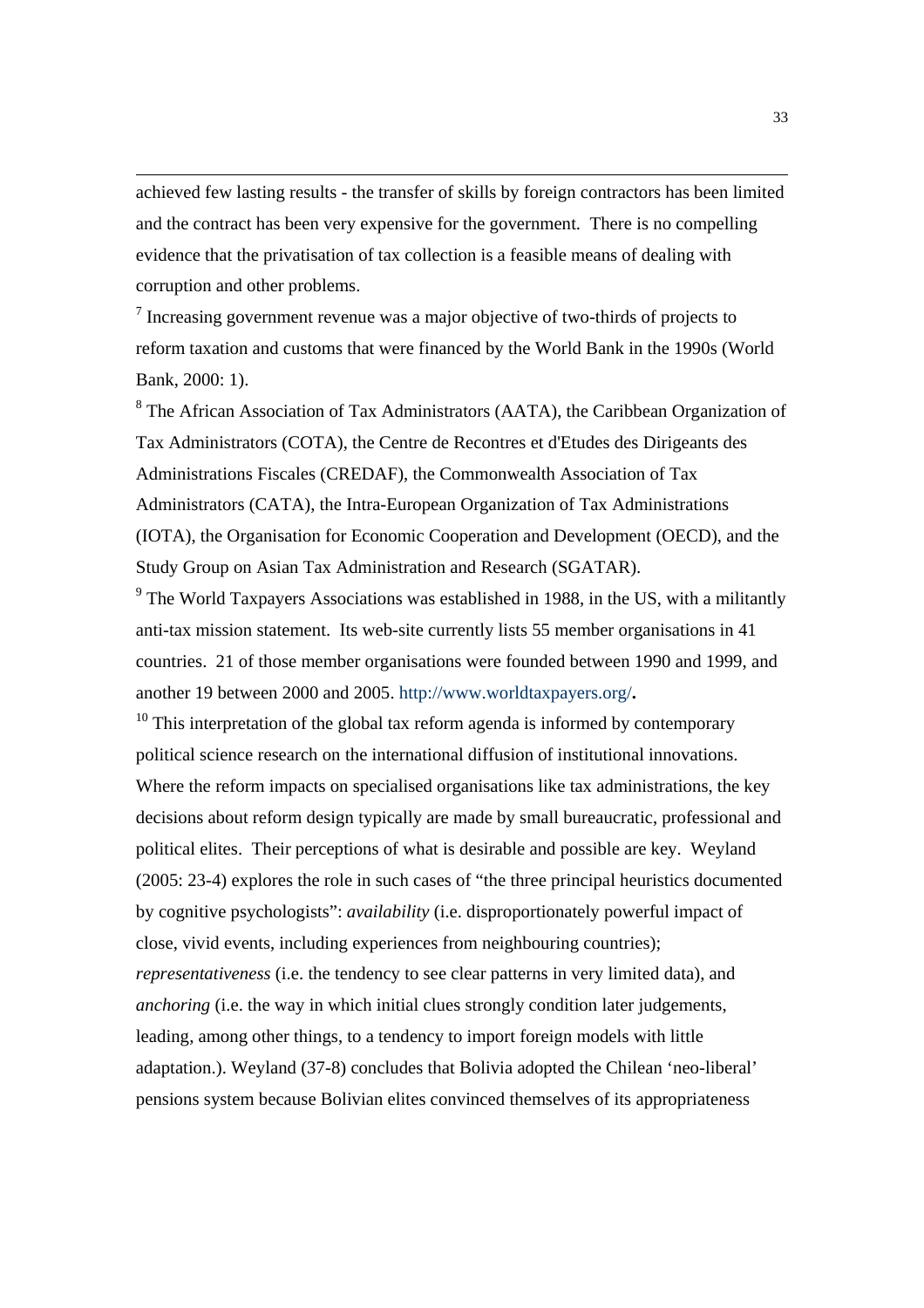through the kind of reasoning outlined above, and in the face of some opposition from the IMF and other international financial institutions.

l

 $11$  It is true that there have been anti-VAT riots, with deaths, in both Ghana and Uganda. The structural reason is that VAT imposes major tax compliance costs on small businesses. In Ghana at least, the riots can be attributed to political mismanagement: too rapid an introduction, with inadequate consultation with the small traders most adversely affected (World Bank, 2001). In addition, because VAT can provide an effective way of reducing tax evasion in wholesale activities, larger traders may also be opposed. Organised networks of wholesalers and retailers fought a long rearguard action against the introduction of VAT in India.

 $12$  Recent exceptions comprise mainly cases of rapid recovery from sharp declines in revenue during periods of acute economic and political crisis. For example, after President Museveni re-established political order in Uganda, the tax take rose from 7 per cent of GDP in 1991 to 12 percent in 1996 (Katusiime, 2003).

<sup>13</sup> However, there may be another element to the story. Over the same period, from the 1980s, development aid has increasingly been focused on poorer countries, especially in Africa. Many found themselves receiving aid that amounted to a large fraction of their GDP, and the bulk of government spending. The most careful analyses we have suggest that high levels of aid do tend to reduce governments' own revenue raising efforts (Brautigam and Knack, 2004; Moss, et al., 2006). It is possible that VAT failed to replace trade taxes in part because simultaneous increases in aid left governments less motivated to make a success of the new VAT than they would otherwise have been. We know that the governments of many countries implement VAT in half-hearted ways (Baunsgaard and Keen, 2005: 23). It is not possible to test the main proposition through statistical analysis of data from a large number of countries, because, for poorer, aiddependent countries, data on public finances tend to be patchy and unreliable.

 $14$  In most poor countries, the scope to tax most rural and agricultural properties is very limited for a combination of practical and political reasons (Skinner, 1993). While there are possibilities for more effective taxation of larger and corporate agricultural enterprises through income taxes in particular, there seems to be little potential in agricultural property taxes.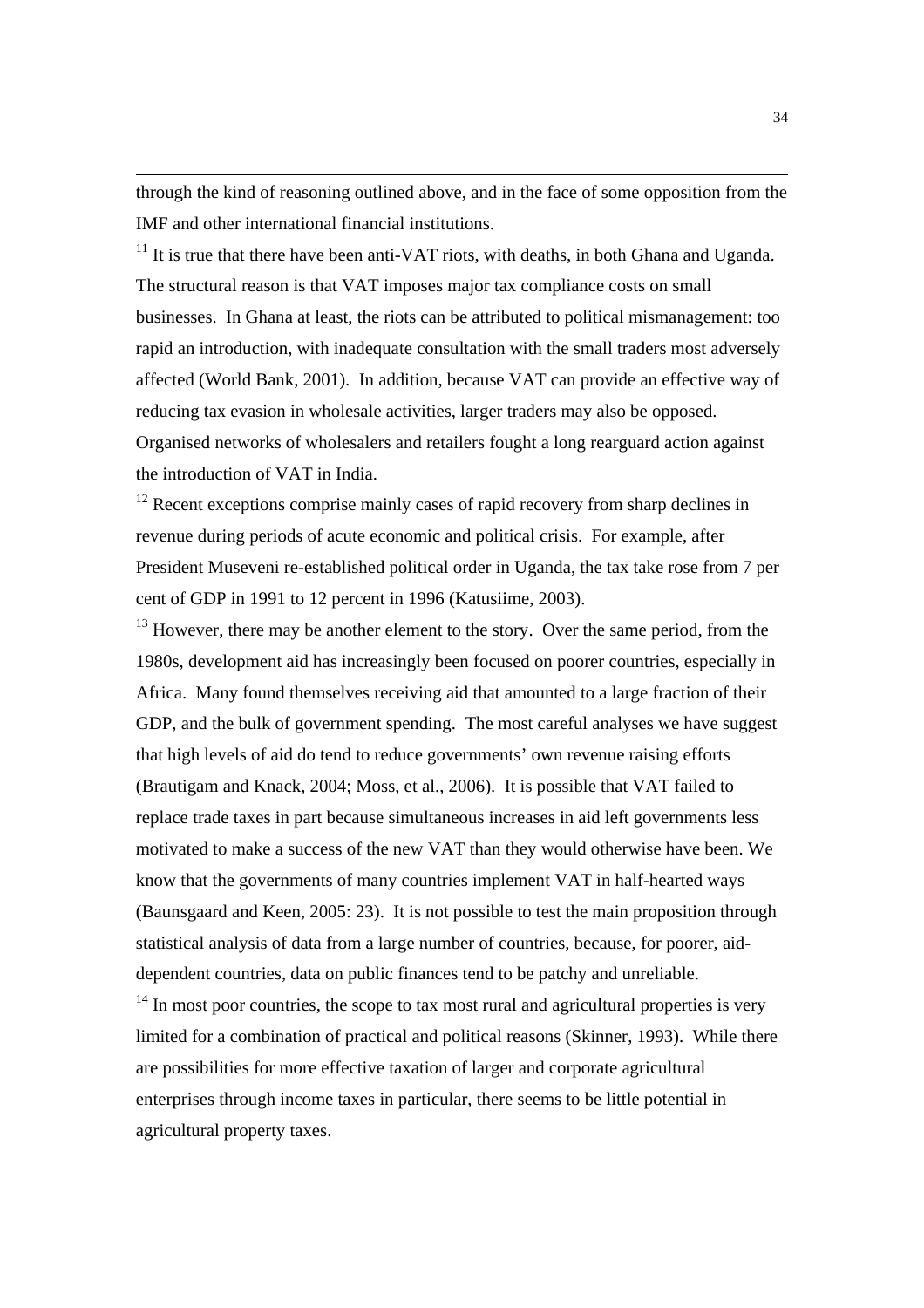<sup>15</sup> McCluskey and Franzsen (2005) have recently examined in detail property taxation in 53 countries, mainly in the developing world. They point to the high level of underperformance of the tax. One reason is that many countries employ systems of property valuation that are far too complex. In India in particular, some urban authorities are moving toward more simplified, practical valuation systems.

<sup>16</sup> In Tanzania in 2005, 17% of the gross value of customs duty exemptions was directed to aid donors, and another 3% to NGOs. It is possible that, in addition, some of the exemptions granted to private companies were for aid-funded activities. (Data kindly provided to Fjeldstad by the Tanzania Revenue Authority).

<sup>17</sup> International Tax Dialogue, representing mainly international organisations – the IMF, the Inter-American Development Bank, the OECD and the World Bank – recently produced a detailed paper on this issue, making the case for trying to reduce exemptions (International Tax Dialogue, 2006). The paper was discussed at the United Nations Committee of Experts on International Cooperation in Tax Matters, where it appears to have been effectively buried due to the resistance of bilateral aid donors.

<sup>18</sup> Bergman's (2003) comparative study of Argentina and Chile illustrates how differences in the organisation of tax collection, including the internal separation of functions and the appropriate use of audit units, impact in the long term on tax collection capacity and taxpayer compliance.

 $19$  For example, a review of the 83 projects to reform taxation and customs that were financed by the World Bank in the 1990s concluded that: "Few projects, however, addressed the need for better customer service or tested promising new approaches to taxation, such as presumptive taxes, privatized collection or inspection services, or performance-linked bonuses or administrative budgets. An exception to this was the support for independent revenue authorities …." (World Bank, 2000: 3). The staff of the World Bank tend to deny that the organisation has ever urged the ARA model on developing countries, or made acceptance a condition of assistance. It is hard to establish the truth, but quite clear that, at the very least, the World Bank has on occasion been a persuasive salesman for ARAs.

 $20$  In Latin America and the Caribbean, revenue authorities have been established in Jamaica (1981), Argentina (1988), Bolivia (1987, re-established in 2001), Peru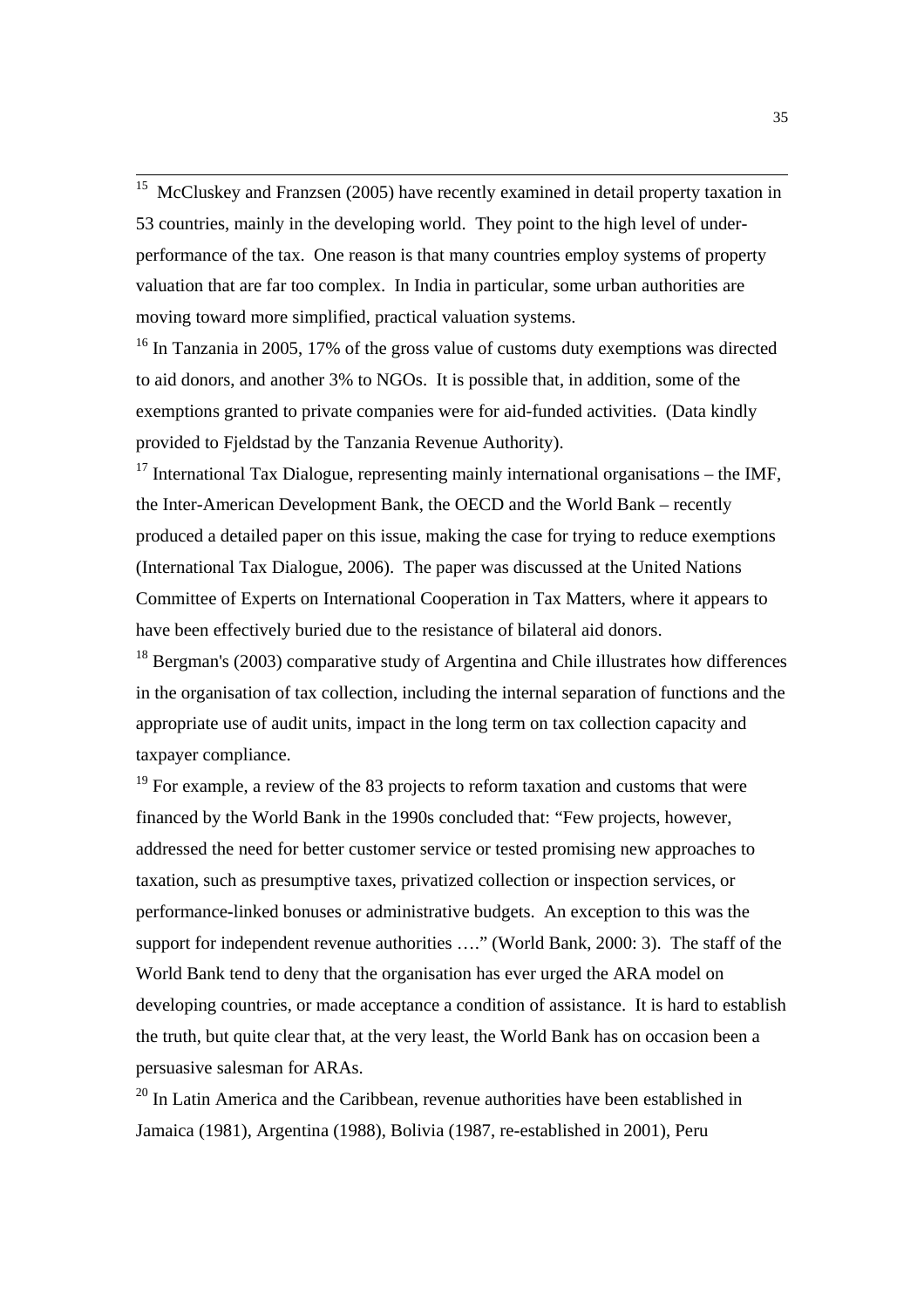(1988/1991), Colombia (1991), Venezuela (1993), Mexico (1997), Ecuador (1999), Guatemala (1999), and Guyana (2001). In Africa, the revenue authority model has been instituted in Ghana (1985), Uganda (1991), Zambia (1994), Kenya (1995), Malawi (1995), Tanzania (1996), South Africa (1997), Rwanda (1998), Zimbabwe (2001), Ethiopia (2002), Sierra Leone (2002), Lesotho (2003), Gambia (2005), and Mauritius (2005). Burundi is planning a revenue authority and several West African countries may follow.

l

 $21$  Grindle (1997: 491) explains the degree to which managerial autonomy over personnel matters is crucial to organisational autonomy more broadly.

 $22$  For some case studies, see Chand and Moene (1999); Devas, et al. (2001); Fieldstad (2003, 2006); Taliercio (2003, 2004); Terpker (1999); Therkildsen (2004); and Zuleta, et al. (2006).

 $^{23}$  For more detail on the SUNAT experience, see Durand (2002), Estela (2000) and Mostajo (2004).

 $24$  The figures vary a little, as one might expect in a period of hyperinflation.

 $25$  Not least because they are often competing for staff with private lawyers and tax advisers. If the tax authority is unable to provide levels of remuneration and job satisfaction to attract high quality staff to its own side, it can easily find itself out-witted by the other side.

<sup>26</sup> Therkildsen (2004) suggests that the Uganda Revenue Authority became a target for rivalry, jealousy and political interference, especially over personnel matters, because it offered well paid jobs and considerable rent-seeking opportunities.

 $27$  We are very grateful to Rob Taliercio for discussion and access to some of his unpublished work on this subject. See also Taliercio (2003, 2004).

 $28$  The data, relating to June 2005, were kindly supplied by the Tanzania Revenue Authority.

 $29$  In his comparative study of Argentina and Chile, Bergman demonstrates the long term damage to collection capacity that resulted from repeated 'emergency' revenue raising campaigns in Argentina (Bergman, 2003: 623). See also Gloppen and Rakner (2002).